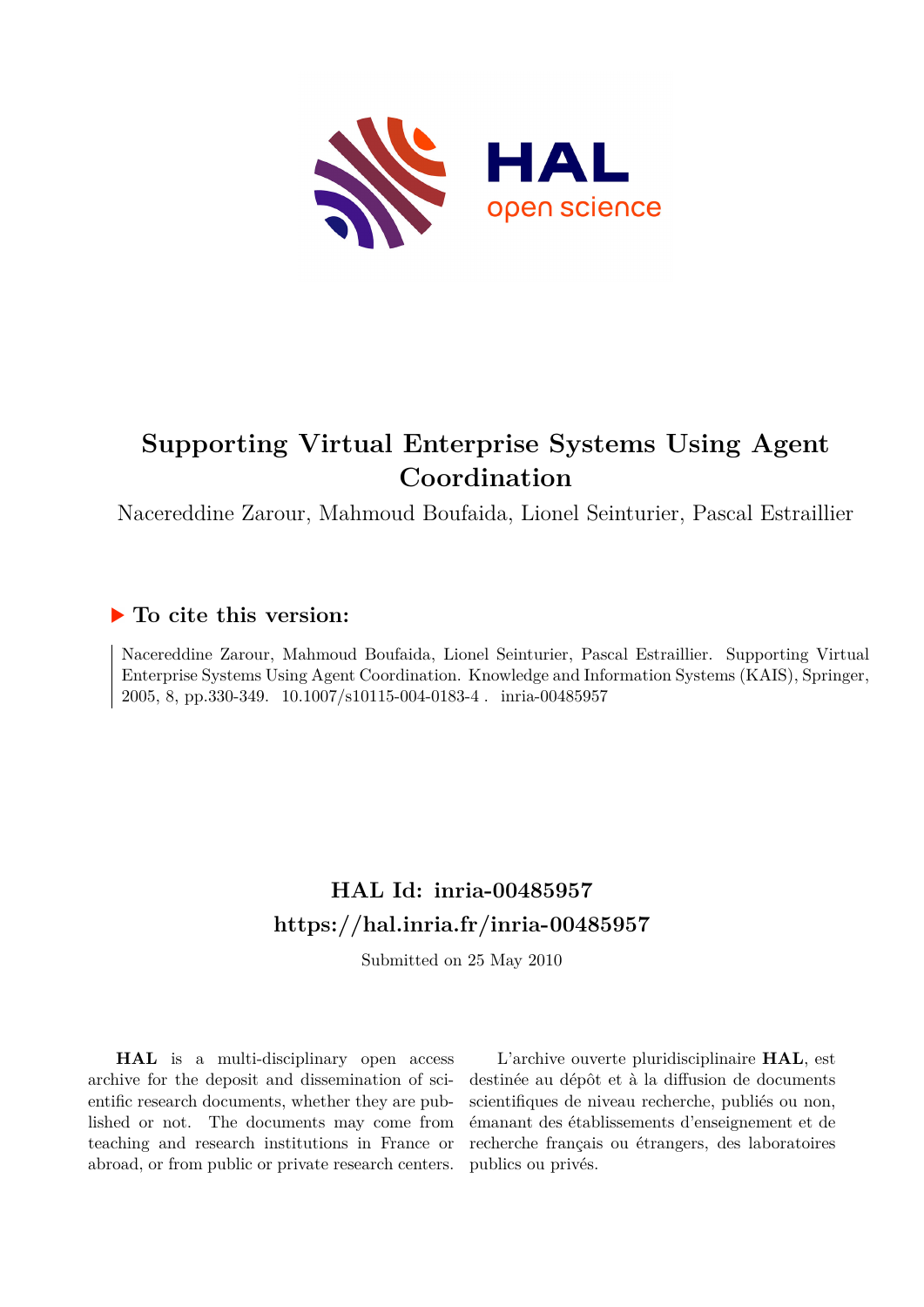Under consideration for publication in Knowledge and Information Systems

## **Supporting Virtual Enterprise Systems Using Agent Coordination**

N. Zarour<sup>1</sup>, M. Boufaida<sup>1</sup>, L. Seinturier<sup>2</sup> and P. Estraillier<sup>3</sup>

<sup>1</sup>University of Constantine, Computer Science Department, Laboratory LIRE, Constantine, 25000, Algeria

 $^2 \rm{University}$  Pierre et Marie Curie, Laboratory LIP6, Paris, 75005, France

<sup>3</sup>University of La Rochelle, Laboratory L3i, La Rochelle, 17042, France

**Abstract.** Open environments like the Internet or corporate intranets enable a large number of interested enterprises to access, filter, process, and present information on an as-needed basis. These environments support modern applications, such as virtual enterprises and inter-organizational workflow management systems, which involve a number of heterogeneous resources, services, and processes. However, any execution of a virtual enterprise system would yield to disjoining and error-prone behavior without appropriate techniques to coordinate the various business processes. This paper reports on the design and implementation of a flexible agent-based framework for supporting the coordination of virtual enterprises and workflow management systems. The paper also shows how an agent coordination infrastructure, which is explained by social constraints, can impact on the engineering of highly dynamic virtual enterprises and workflow management systems by presenting a simple case study.

**Keywords:** Virtual enterprise; agent; coordination technologies; social constraints; workflow management system.

## **1. Introduction**

Over the past few years Multi-Agent Systems (MAS) have been perceived as a crucial technology for building large, complex, and robust distributed information processing systems which exploit the efficiencies of organized behaviors. Agent societies, in particular, seem to be the most promising candidates for the development of the virtual enterprise management (Fischer et al, 1996).

*Received May 25, 2003 Revised Nov 29, 2003 Accepted June 1, 2004*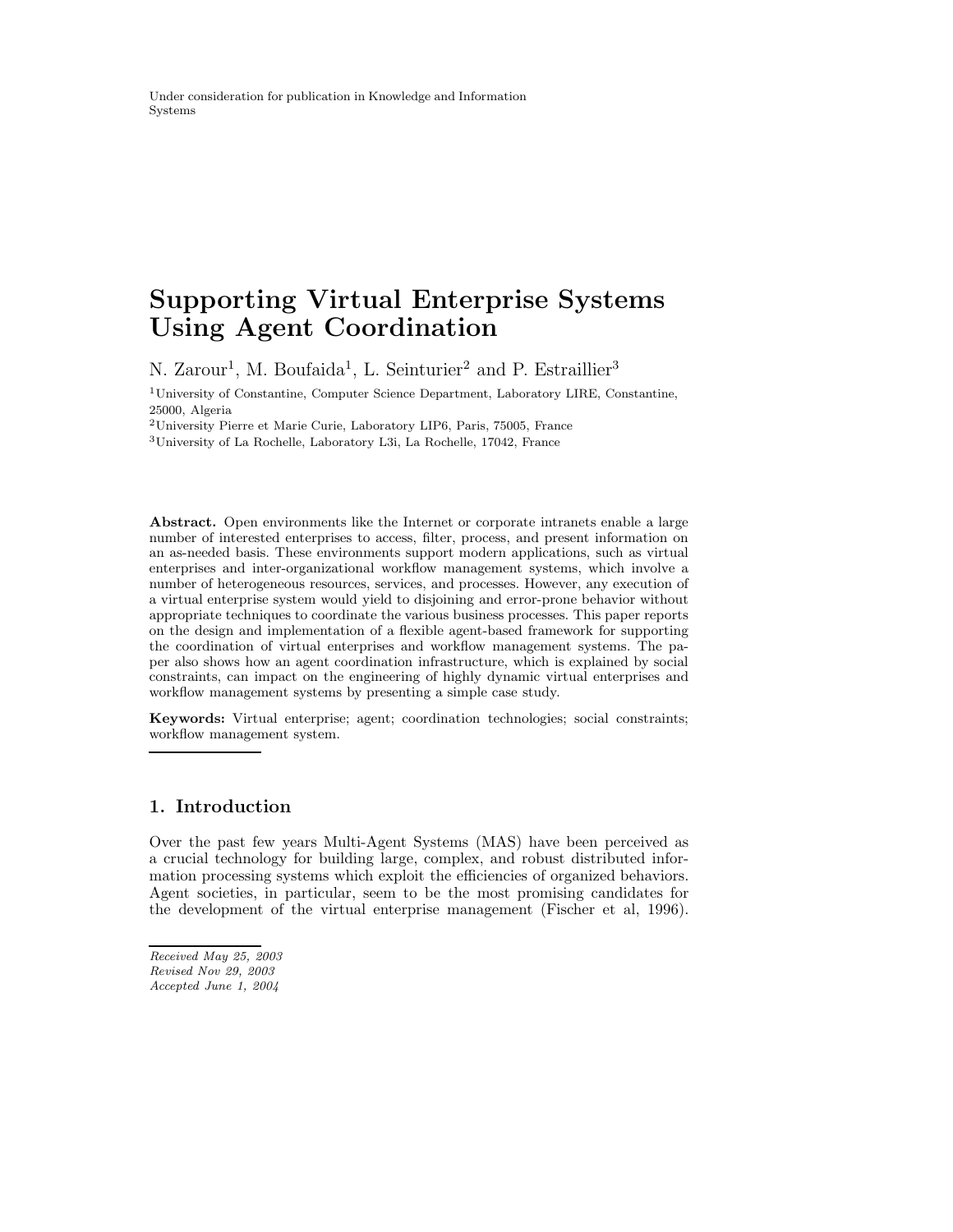Virtual Enterprises (VE) are an application domain in which the MAS technology is appropriate since they include generic characteristics of complex applications (Lesser, 1999):

- 1. Distributed situation assessment, which emphasizes how agents, with different spheres of awareness and control, should share their local interpretations to arrive at consistent and comprehensive explanations and responses.
- 2. Distributed resource scheduling and planning, which emphasizes how agents should coordinate their schedules to avoid and resolve conflicts over resources, and to maximize system output.
- 3. Distributed expert systems, which emphasize how agents share information and negotiate over collective solutions with their different expertise and solution criteria.

The advantages of using the agent paradigm within VE applications are its autonomy and abilities to perceive, reason, and act in their environments, as well as to socially interact and communicate with other agents (Huhns and Singh, 1998). As part of MAS, agents can capture and apply the semantic constraints among heterogeneous components in order to enact distributed workflows. Moreover, MAS are well adapted to interactive machines where the exchange is exclusively done by interaction (e.g. sending of messages, Agent Communication Language). In our context, the characteristics of an agent that can be a workflow, person, an information system or any combination of them include autonomy, social ability, and pro-activity (Zarour et al, 2000a). Our agents are also informational since they perform the role of managing, manipulating or collecting information from many distributed sources.

However, VE systems are made of components that are autonomous, heterogeneous, distributed, cooperative, and communicating. Moreover, they use shared and dynamic environments where resources are limited. Therefore, some problems may occur like the lack of a global state due to asynchronous communications and the management of incomplete information and partial vision of agents. In fact, the main issue is to conciliate between the local autonomy of an agent and the global coherence of the system. We believe that this conciliation would be reached only by building appropriated coordination models.

Hence, we define a VE as a temporary aggregation of autonomous and possibly heterogeneous enterprises, meant to provide the adaptability to frequent organizational and technical changes, and the flexibility that characterize both the openness of service activity and business process scenarios. The heterogeneity term means that the involved information resources provided by different participants are developed under different data modeling formalisms and platforms. On the other hand, coordination strategies enable groups of agents to solve problems effectively through decisions about which agents should perform specific tasks and when, and to whom they should communicate the results (Lesser, 1999). The potential complexity involved in making these decisions can be seen in the simple situation where one agent needs the results of a sub-problem that another agent is solving. Let us assume that the producing agent has other tasks to do with their own deadlines in addition to producing a result for the other agent. To further complicate this decision process, the producing agent may have alternative methods for doing those tasks that trade of the quality of the task solution against the time to complete the task. An additional complexity is introduced when neither the time that a method takes nor the quality of its results are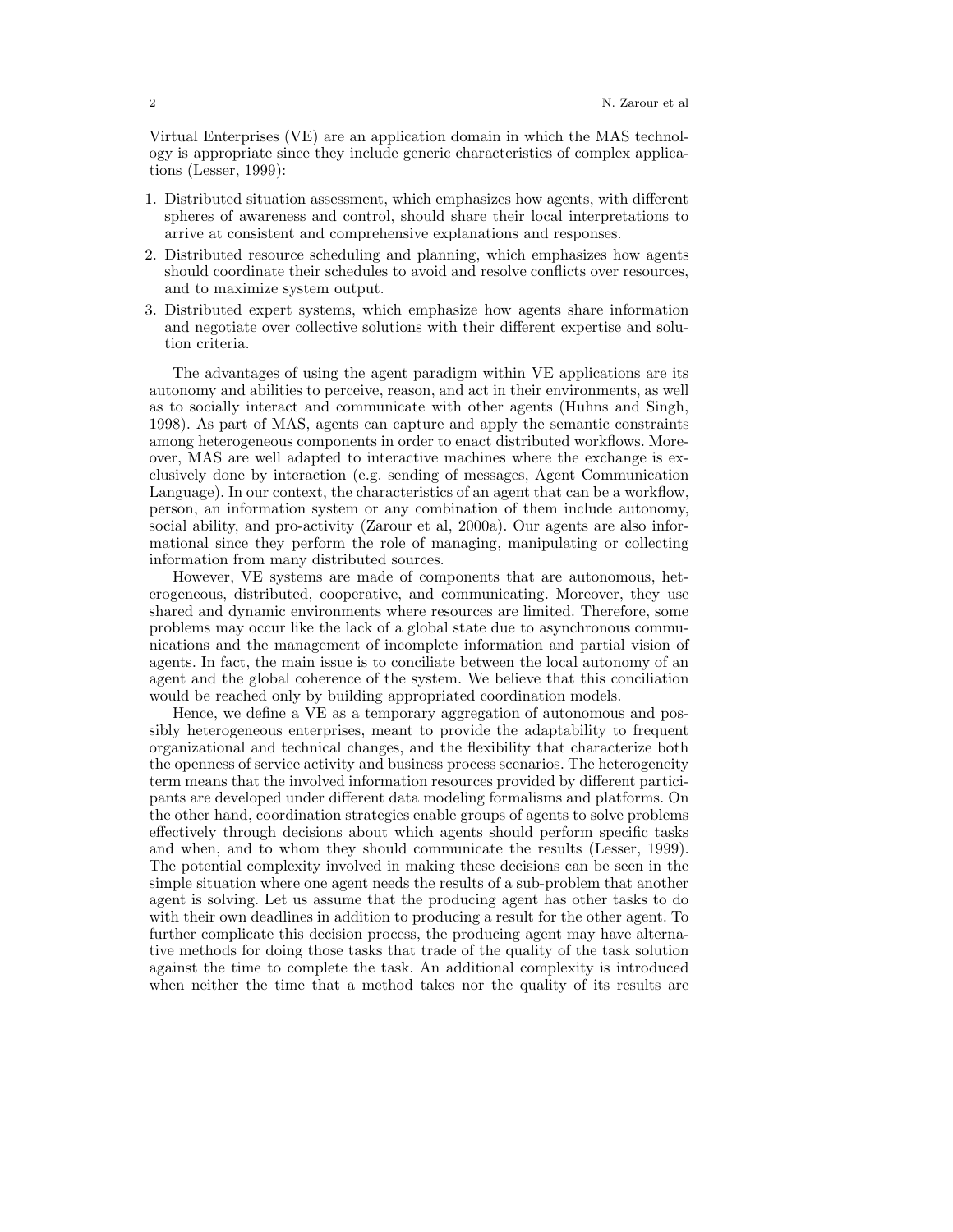known precisely that can rather be described by a statistical distribution. Another complexity of the coordination mechanism is the reactive planning. A new event occurring in the environment may cause a reorganization of the considered system. The participating components must be able to re-plan their course of actions if necessary.

Thus, the dependencies among autonomous and heterogeneous VE's activities concern the sharing and the exchange of heterogeneous information resources, the task assignment for business processes, as well as temporal and prerequisite constraints among heterogeneous activities (Licci et al, 2001). Hence, in order to reach VE global goals, these dependencies must be rationally managed and governed. This rationality can be obtained only if the main above issues can be understood as agent coordination problems (Malone and Crowstone, 1994).

With the aim to build autonomous agents that work coordinately in a dynamically changing world, the proposed approach tries to answer two simple questions. The first one is how an agent chooses a particular course of actions and how its choices change in front of events happening in the world. The second question is how agents execute coordinated actions. Actually, the answer to these questions consists in constructing agents as rational decision makers that exist within organizations. We consider an organization as a system that constrains the actions of member agents by imposing mutual obligations and interdictions. The association of obligations and interdictions is mediated by the roles that agents play in a VE. Neither fulfilling an obligation nor interdiction is sanctioned by paying a cost or by a loss of utility. Accordingly, the interpretation of workflow processes as coordination ones can be explained by the social constraints (social laws) (Barbuceanu, 1997) that agents in VE are subject to. Once a goal is adopted, a set of plans, called conversation plans, is available to agents for effectively carrying out a coordination action. The conversation plans explicitly represent interactions by message exchange and their actions are dynamically reordered using the theory of MDP (Markov Decision Process) (Bellman, 1957) to ensure the optimization of various criteria.

The objective of this paper is to build a flexible and formal framework for engineering the coordination requirements of VE. This framework provides a greater flexibility than traditional systems because it should be possible to cancel or otherwise modify the plans. Another advantage of this framework is to preserve the agent autonomy, i.e. how to maximize agent freedom without letting the systems evolve into chaos. The management of this autonomy lies in social constraints like obligations, interdictions, and permissions. The proposed framework is based on the extension of the social constraint entities by adding some concepts and mechanisms like assignation, delegation, branch alternatives, and allowing agents to carry out several conversations in parallel.

The rest of the paper is organized as follows. Section 2 describes the required infrastructure for VE, it shows how the global coordination mechanism helps to model VE and Workflow Management Systems (WfMS). A discussion of the proposed coordination based framework is provided in section 3. Section 4 describes the implementation of the prototype using an application in the manufacturing domain. In section 5, we present some related works. Section 6 summarizes the contributions of this paper and gives some directions for future research.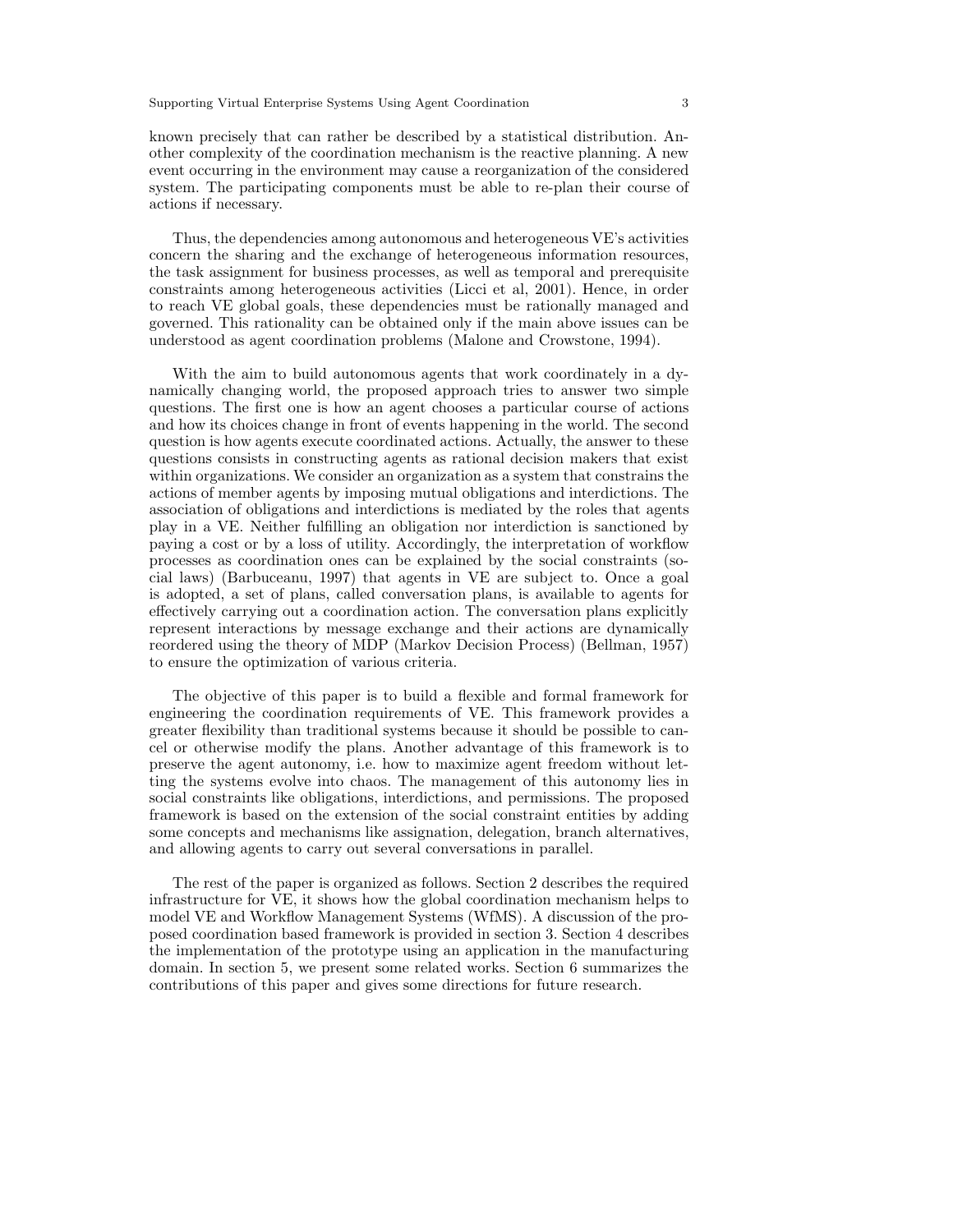#### **2. An Infrastructure for VE**

VE typically requires combining the core competencies of several autonomous and heterogeneous enterprises in a new agile and flexible enterprise, addressing specific and original industrial business targets (Rocha and Oliveira, 1999). In order to reach these targets, we have developed an agent-based architecture, named DAArACHE<sup>1</sup> (Zarour et al, 2000a), supporting a VE environment. In this architecture an agent can be an information system, a workflow, a human or any combination of them depending on the level of automation. In this paper, the proposed coordination mechanism is implemented as a service in this environment. It permits to achieve the coordinated behavior of a VE.

## **2.1. VE, WfMS, and Agent Coordination**

In our approach, we consider two types of agents: the leader agent that receives a customer request and accepts to achieve it, and the member one that agrees to cooperate after being asked by a leader agent indicating the capability it is interested in. The infrastructure supporting VE management has to address two main issues:

- 1. the valuation of achieving a global goal, and
- 2. the execution of VE specific business processes.

In the first issue, the communication is only done between agents. The leader agent must fully recognize the goals, characteristics, and principles of business system in order to elaborate the strategic planning of the global activity (Fig. 1.a). The methodology of this planning is inspired from the (Brumec et al, 2000) one. The result of applying this methodology should contain the business processes, business data, technical resources, and development activity plan. This planning methodology is used in our coordination infrastructure because it can be easily inspected, elaborated, and possibly changed dynamically by (intelligent, human or artificial) agents. Then, the leader agent negotiates with other agents that attempt to satisfy some sub-goals with some attributes whose values model the quality of service. Once the best offer from each agent is given, the leader agent evaluates whether the global goal could be achieved or not according to the required needs in terms of costs, delivery time, and other performances.

In the second issue, the communication is carried out in two ways. In the first way, the communication is only established between agents while in the second one, it is done between agents and their underlying physical entities. These two modes of communication are more described in (Zarour et al, 2000b). The leader agent supervises the coordinated tasks among the VE members by taking into account agents' commitments that have been established during the first issue. An agent that is a member of a VE can collaborate with other agents and play in this case the role of the leader, since it must ensure at least the coordination between these agents. Consequently, the interaction model between agents is a peer-to-peer one since it provides agent uncoupling from both the

 $^{\rm 1}$  Distributed Agent-based Architecture for Autonomous Cooperating Heterogeneous Enterprises.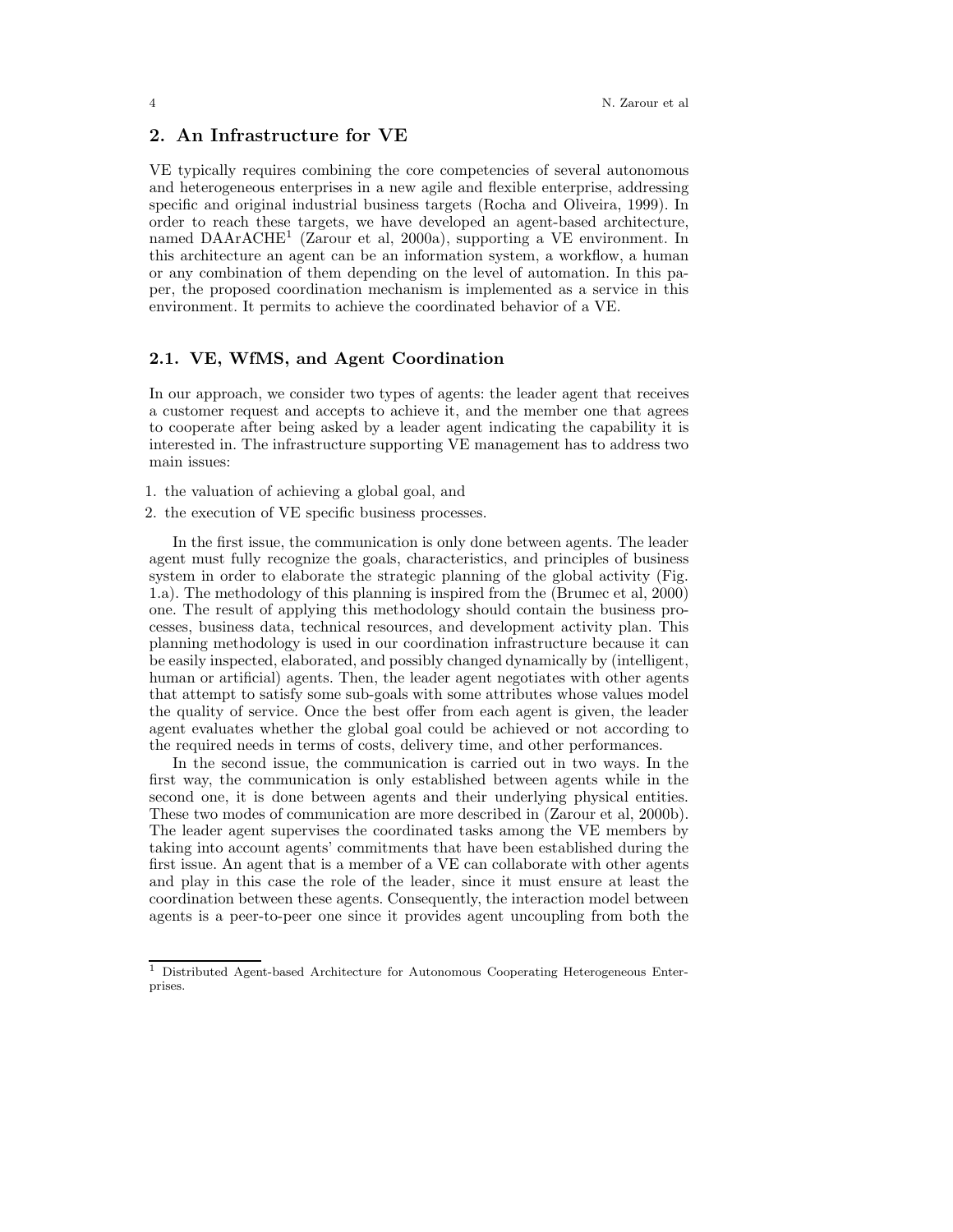space and time viewpoints. The peer-to-peer model allows to go beyond point-topoint communication protocols, supporting location-independent disconnected workflow participant.

#### **2.2. Global and Local Coordinating Rules**

The coordination mechanism is composed of two parts: the global coordinating rules (Fig. 1.a) that perform the supervision of an organization global behavior, and the local coordinating rules (Fig. 1.b) that perform the supervision of tasks which are locally executed by an agent according to an organization global behavior. Both types of rules are represented using workflows (Fig. 1). A WfMS permits to improve the process throughput, promote a better use of resources, and enable efficient process tracking (Santanu et al, 1997). Moreover, since workflow applications are subject to frequent changes due to the business environments, flexibility and adaptability are key features to face the necessary dynamic evaluation of coordination policies, and to react suitably to unpredicted situations.

In Fig. 1, the workflows are represented using a derived form of Petri nets like MCT (Task Conceptual Model) of the MERISE method (Tardieu et al, 1985) where a place represents an event (extern, intermediary or result) and a transition represents an operation which is a sequence of uninterrupted actions. The precondition for executing an operation is expressed using the synchronization of input events. The post-condition produces events according to emission rules.

In Fig. 1.a, after having received the customer request, the leader interprets, decomposes, and schedules the global goal into sub-goals (elaboration of plan operation). Once the different roles are identified, the leader contacts several competent agents asking each of them to achieve one or more sub-goals (negotiation operation). Then, based on the best offer of each sub-goal, the leader tries to evaluate whether the global goal could be reached or not (evaluation operation). Whenever the customer agrees (after a possible negotiation with the leader), the leader assigns definitive roles to agents (members) that have presented the best offers. Once the execution of sub-goals starts, the leader must coordinate between distributed actions taking into account the agents' commitments (execution operation). If no problems occur, the global goal will be achieved according to initial constraints; else the leader must identify the nature of the problem and re-plan the course of actions (elaboration plan operation triggered by revision of planning event). The agent that has caused the problem is sanctioned.

In Fig. 1.b, an agent that agrees to carry out one or more sub-goals asked by the leader after negotiation (negotiation operation) becomes a member of the organization. Then, this member plans its course of actions (planning operation). During the execution of member's actions (execution operation), if no problems occur, the sub-goal will be achieved.

In the contrary, if the member has the intention to stop the execution (situation operation), the sub-goal will be assigned to another agent; else the member must re-plan its course of actions. In both cases, this member will be sanctioned by the leader. However, if the problem comes from the leader, this latter will be sanctioned too.

Now, we give an example that shows how a member plans its course of actions. A plan organizes a collection of actions which can be performed sequentially or concurrently in some specific order. Let us assume that the assembler agent plan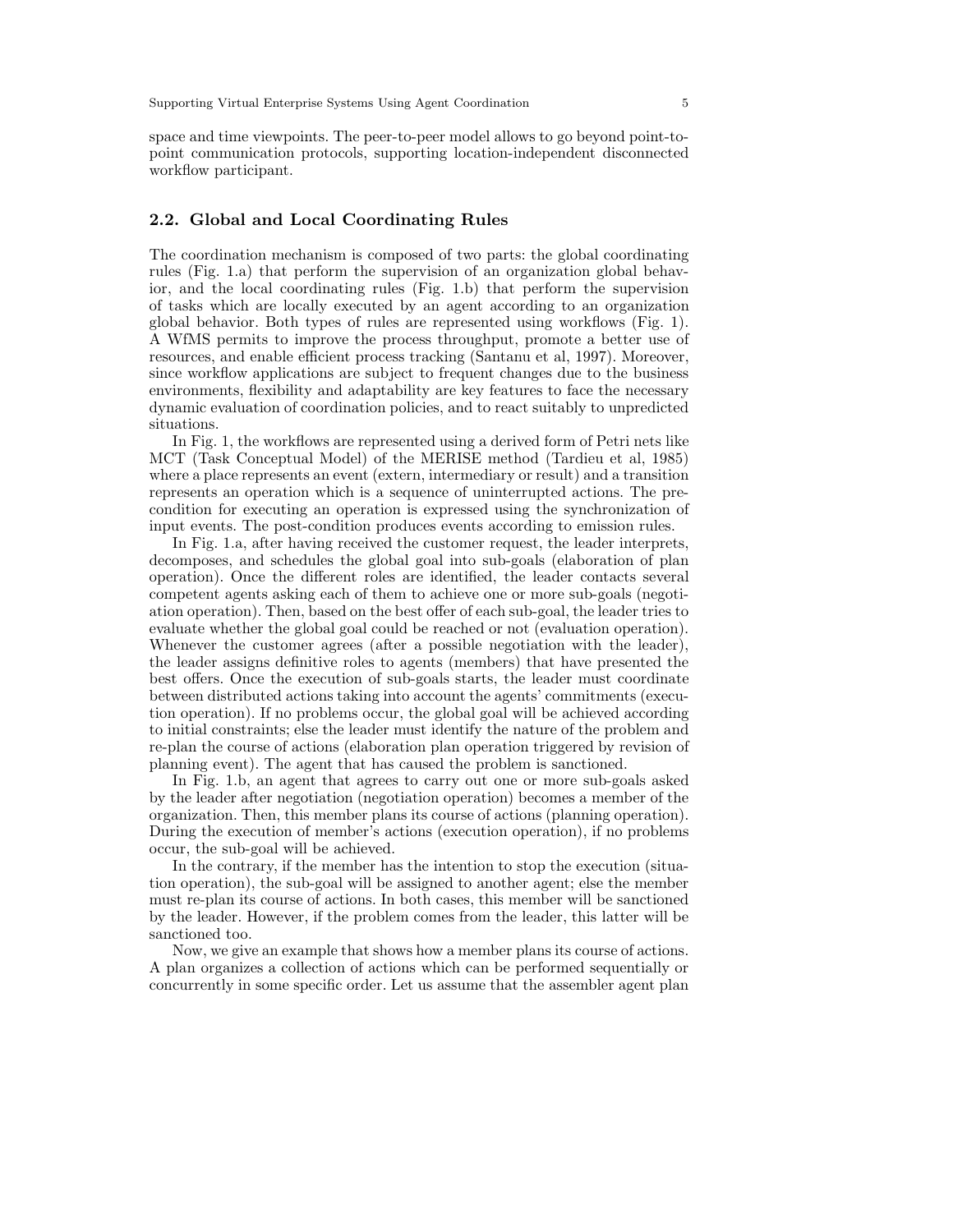

**Fig. 1.** Interactions between an organization leader and members

(Fig. 2) contains four operations. The *pre-assembly* one consists of assembling available pieces. The *assembly1* and *assembly2* operations are concurrently executed. *Assembly1* operation assembles a part of the pre-assembly result (*part1* event) with the complementary pieces (*pieces-X* event) that are manufactured by the agent *X*.

The same reasoning is applied for *assembly2* operation. Then *final-assembly* operation is triggered by the synchronization of the two events *assembly1-done* and *assembly2-done* (produced respectively by operations *assembly1* and *assembly2*) and the complementary pieces (*pieces-Z* event) that are manufactured by the agent *Z*.

In VE applications, WfMS also have to face the issue of distribution, having to coordinate heterogeneous activities spread over the network. In the next section, we will show how to represent workflow rules as agent coordination laws.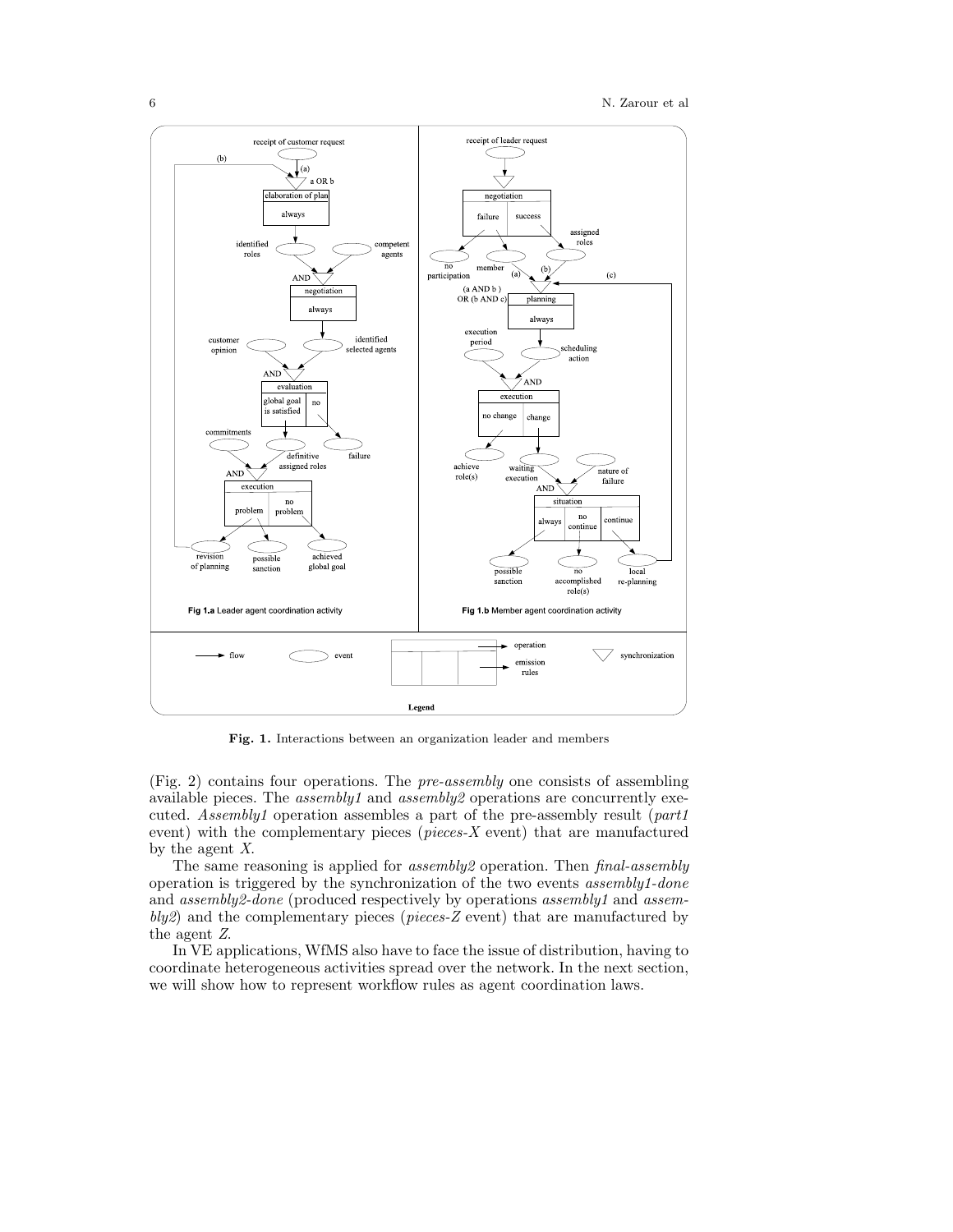

**Fig. 2.** The assembler agent plan

## **3. Social Constraints in the Coordination Mechanism**

Research on social laws in computational environments has proved the usefulness of the law-based approach for the coordination of MAS (Fitousi and Tennenholtz, 1998). An artificial social system institutes a social law that the agents shall obey (Shoham and Tennenholtz, 1992) (Minsky, 1991). Consequently, we explore the view that the coordinated behavior is driven by the social constraints that agents in VE are subject to. In the following, we overview the social constraints entities, then we discuss how such a coordination based framework could be fruitfully exploited in the context of VE's WfMS.

## **3.1. Social Constraints Overview**

Social laws are objective forces that provide the ultimate motivation for coordinated actions at the organizational level and to a large extent determine the mental states at the individual agent level. Agent desires and intentions are con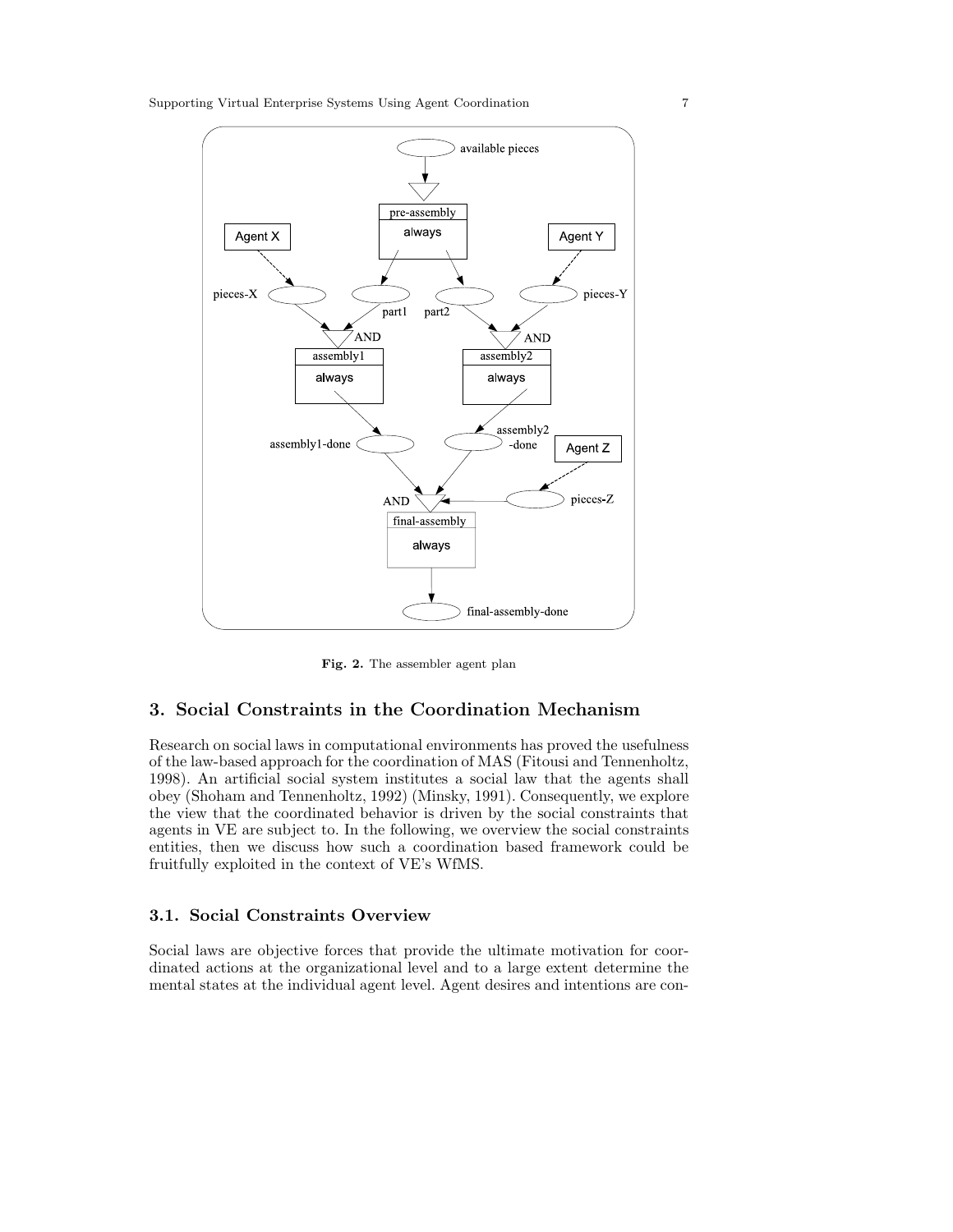cepts that are requested by their current obligations, knowing that otherwise there will be a cost to pay. In fact, these sanctions allow agents to apply rational decision making when choosing what to do.

The social constraints are made of agents, organizations, roles, obligations, interdictions, permissions, goals, constraints, plans, etc. Agents determine what obligations and interdictions currently apply and on this basis decide on their goals. Once an agent has chosen a goal, it selects a plan to be executed. A conversation plan, which is described in a planning formalism, is a description of how an agent acts and interacts in certain situations. It consists of states and rule governed transitions together with a control mechanism and a local database that maintains the state of the conversations. These conversations can be mapped to fully-observable, discrete-state MDP. In this mapping, the conversation states correspond also to states and the conversation rules become actions.

The vocabulary of social constraints is described as follows: an organization consists of a set of roles fulfilled by a number of agents. Each agent has its local store of beliefs which is taken as a database rather than mental states. A role describes a major function together with the obligations, interdictions, and permissions attached to it. An agent *A1* in role *R1* has an obligation towards an agent *A2* in role *R2* for achieving a goal *G* with respect to some constrains *C* if and only if non-performance by *A1* of the required actions allows *A2* to apply a sanction to A1. In the same way, the interdiction (the performance of the goal is sanctioned) and permission (neither the performance nor nonperformance are sanctioned) are defined. Semantically, interdictions, obligations, and permissions are modeled using the reduction of deontic logic to dynamic logic due to (Mayer, 1988).

In our context, the central notion of the deontic logic will be represented by a modal operator  $\alpha$  associated with an action  $\alpha$ . The expression  $\alpha$   $\Phi$  means that the precondition is required to ensure that the proposition  $\Phi$  will hold after  $\alpha$  has been done. We respectively define interdiction, obligation, and permission as follows:

 $F^{ij}\alpha \equiv [\alpha]^{i}V^{ij}_{\alpha}$  which means that agent *i* is forbidden by agent *j* to execute α;

 $O^{ij}\alpha \equiv F^{ij}$  (not  $\alpha$ ) which means that agent i is forbidden by agent j to do not  $\alpha$ , i.e. agent i is obliged by agent j to execute  $\alpha$ ;

 $P^{ij}\alpha \equiv \vec{n}$  which means that agent i is permitted by agent j to execute α;

where  $V_{\alpha}^{ij}$  denotes a violation by agent *i* of a constraint imposed by agent *j* with respect to  $\alpha$  (associated with a cost to pay).

The reduction of deontic logic generates a number of theorems which permit to efficiently reason about the obligation, interdiction, and permission constraints in action networks. The main theorems that are necessary in real applications are as follows (indices are dropped for clarity) where ";" denotes sequential composition, "∪" non-deterministic choice, and "&" parallel composition of actions.

$$
\models F(\alpha;\beta) \equiv [\alpha]F\beta \tag{1}
$$

a sequence is forbidden iff after executing the first action, the remaining subsequence is forbidden.

$$
\models F(\alpha \cup \beta) \equiv F\alpha \land F\beta \tag{2}
$$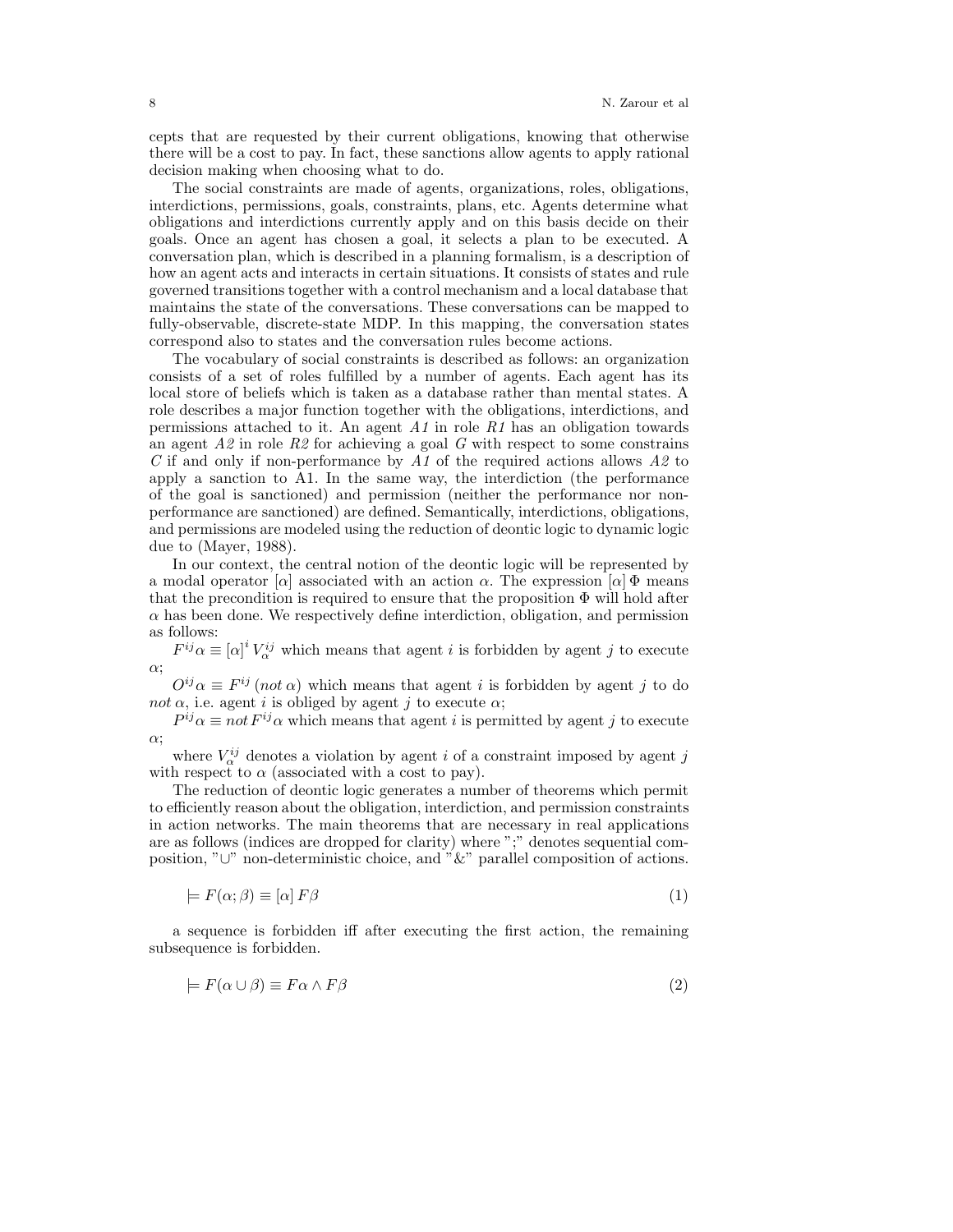Supporting Virtual Enterprise Systems Using Agent Coordination 9

a choice is forbidden iff all components are also forbidden.

$$
\models F(\alpha \lor F\beta) \supset F(\alpha \& \beta) \tag{3}
$$

if at least one component of a parallel composition is forbidden, the parallel composition is forbidden as well.

$$
\models O(\alpha;\beta) \equiv (O\alpha \land [\alpha] O\beta) \tag{4}
$$

a sequence is obliged iff the first action is obliged and after executing it the remaining subsequence is obliged as well.

$$
\models (O\alpha \lor O\beta) \supset O(\alpha \cup \beta) \tag{5}
$$

if at least one component of a choice is obliged, the choice is also obliged.

$$
\models O(\alpha \& \beta) \equiv (O\alpha \land O\beta) \tag{6}
$$

a parallel composition is obliged iff all components are obliged.

$$
\models P(\alpha;\beta) \equiv \langle \alpha \rangle \, P\beta \tag{7}
$$

a sequence is permitted iff there is a way to execute the first action after which the remaining subsequence is permitted.

$$
\models P(\alpha \cup \beta) \equiv (P\alpha \vee P\beta) \tag{8}
$$

a choice is permitted iff at least one component of it is permitted.

$$
\models P(\alpha \& \beta) \supset (P\alpha \land P\beta) \tag{9}
$$

if a parallel composition is permitted, then all components must be permitted.

$$
\models O(\alpha \cup \beta) \land F\alpha \land P\beta \supset O\beta \tag{10}
$$

if a choice is obliged and one component is forbidden while the other is permitted, then the permitted component is obliged.

The use of a formal semantics of the three constraints (obligation, interdiction, and permission) allows us to verify that the coordination specifications possess correctness properties, namely that the responsibilities assigned to roles are fulfilled, and that constraints are maintained as a result of the coordination process execution.

#### **3.2. SoCCoF: A Coordination Framework in VE**

In this section, we present a framework, called  $SocCoF<sup>2</sup>$ , which is both a model and an infrastructure for the coordination of cooperative agents. In order to improve the performance of the global coordinated behavior, an agent response must not exceed the required maximum reply time. Also, this framework may be used when two agents share the same resources and allow an agent to carry out several conversations in parallel without leading the MAS to inconsistent states. In addition, the basic concepts that we use are the *alternative branches*, *subcontracting*, and *commitments*.

<sup>2</sup> Social Constraints-based Coordination Framework.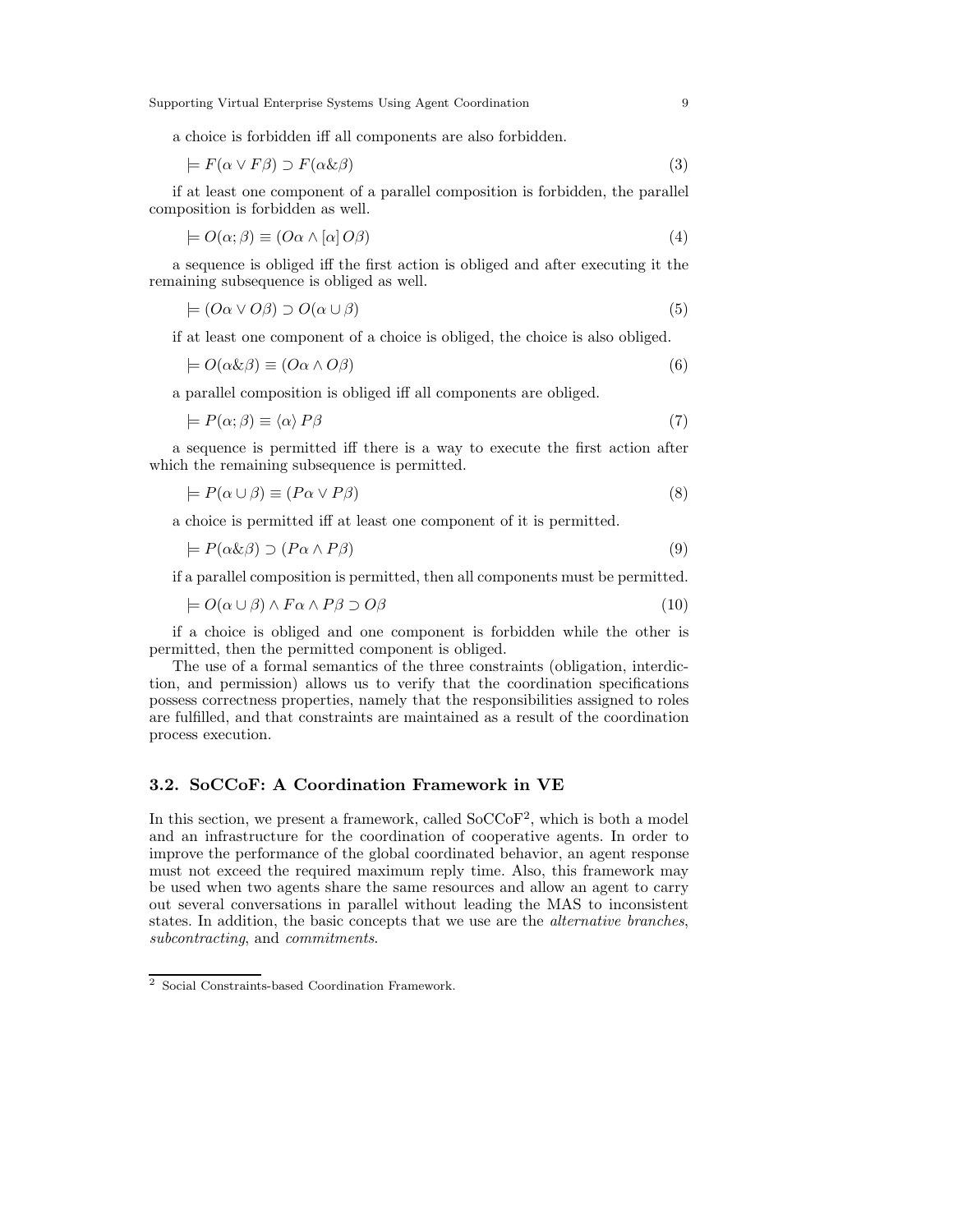#### *3.2.1. Mechanisms of the Framework*

Some mechanisms are considered in SoCCoF. The most important one is to keep the MAS in a consistent and valid state in spite of allowing agents to carry out several conversations in parallel. A hierarchical organization of conversations allows parent conversations to control the execution of their children ones. This hierarchical organization forces agents to consult their chronological account of commitments to avoid eventual contradictions (e.g. overlap of commitments), and to maintain the consistency of the MAS. In fact, the various conversations carried out by an agent are not independent and the negotiated solutions are constrained by each other.

#### **How does the framework solve the inconsistence problem?**

In order to avoid contradictions, an agent may store the chronological account of its commitments in its local database. Whenever a contractor has to take a decision, it must first consult its historical commitments. After dealing with some competent contractors for executing a task, the leader classifies them according to their offer. The task will be assigned to the contractor that has presented the best offer.

Now we give some details that show how a contractor reasons about its commitments to make new decisions. Let us consider the following rules: a contractor may lead several conversations in parallel. It negotiates with one party not with a third one. We are only interested in contractors' commitments (not to all conversations) which would lead to undesirable situations. We assume that a task is elementary, i.e. it is carried out by one (business) process. A task is characterized by a beginning date and a length of its execution.

The formal structure of these commitments is composed of the obligations to which we add some attributes that characterize each obligation. The structure of a commitment is defined by the 4-tuple:

 $C(Obl, P, D, L)$ 

where  $C = \{c_h\}$  is the set of a contractor commitments;

 $Obl = \{obl_{ij\alpha}^k\}$  means that the agent i is obliged by the agent j

to execute an action  $\alpha$  in an organization k;

 $P = \{p_m\}$  is the set of a contractor processes;

 $D = \{d_n\}$  is the set of the beginning dates of task executions;

 $L = \{l_q\}$  is the set of the lengths of task executions.

The formal presentation of commitments described above allows agents to manage several conversations in parallel without leading the MAS to inconsistent states.

#### **How does the framework face failures?**

The coordination processes will terminate even if there is a failure within the system. Before bargaining, a leader must consult the contractor perception interface (Zarour et al, 2003) to verify that it is operational. Whenever a contractor withdraws before execution process and cannot inform the leader, this latter will detect that once the contractor has exceeded the time out, and therefore, the process with this contractor will terminate. In this case, in order to replace the abandoned agent by another one without doing a negotiation process again, the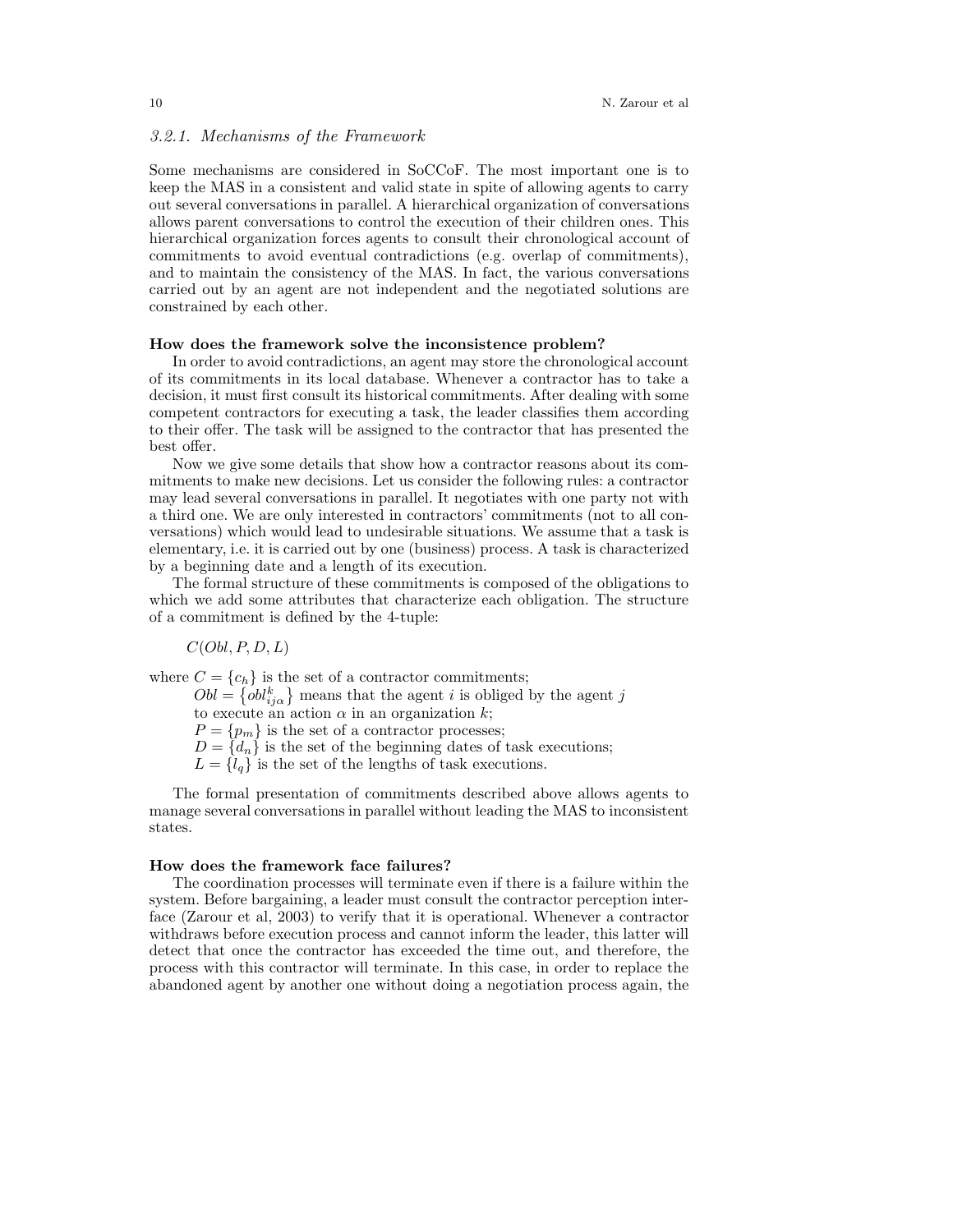leader may consult the contractor classification to select another agent. The second case is when a member fails during a task execution; the leader will detect the failure in the same way as the previous one. Then the leader will re-negotiate with other agents to select one and will take into account the propagation of delay by re-planning the different tasks.

#### *3.2.2. Concepts of the Framework*

The concept of alternative branches allows two agents to explore several possibilities to find different solutions for a same problem. For example, an agent *A* asks an agent *B* if it is capable of achieving a goal *G* with constraints *C* and optimizations *O*, otherwise it gives some counter-proposals (other constraints and/or optimizations). The agent  $B$  may replies in three possible ways:

- 1. it cannot achieve the goal *G*,
- 2. it can achieve the goal *G* with the required constraints *C* and the required or not optimizations *O*, and
- 3. it can achieve the goal *G* but with other constraints *C'* and the required or not optimizations *O*.

We have constrained the number of conversations between two agents to secure the termination of the process and reduce its length.

The concept of subcontracting allows a VE member to subcontract with other agents, and thus, becomes itself a leader. In this case, the leader agent ignores the existence of such transactions.

The major actions on commitments are the creation, assignation, delegation, and cancellation.

- **–** The *creation* is an instantiation of an obligation that links an agent to its leader. The server performs a creation only if the leader agrees with its proposition. Once the creation has been done, the server becomes a member of the VE and may have one or more roles.
- **–** The *assignation* allows a leader to assign another agent when it got held up. The assigned agent must continue to respect the ex-leader's commitments that have been held with the VE members and ensure the coordinated actions among these members during the execution stage.
- **–** The *delegation* permits a VE member that has had a better offer or a failure, to delegate another agent to play its role in the organization. The delegated agent must respect the ex-member's commitments, i.e. the delegated agent will be sanctioned if some obligations or interdictions are not respected.
- **–** The *cancellation* allows an agent to remove its commitment into an organization by releasing the appropriate instance of obligation.

The way that an agent (leader or member) may pay the "decommitment" penalty is not detailed here; however it is inspired from (Exelente-Toledo et al, 2001) one which introduces the notion of *variable penalty contracts*.

The mechanisms and concepts that are considered in the proposed framework are expressed using different social constraints as it will be shown in the next section. By describing the obligations and interdictions as relations among organizational roles, we use them to shape the social behavior. The internal representation of each agent and an engine for reasoning about their obligations and interdictions allow effectively integrating these entities with the agent's beliefs, goals,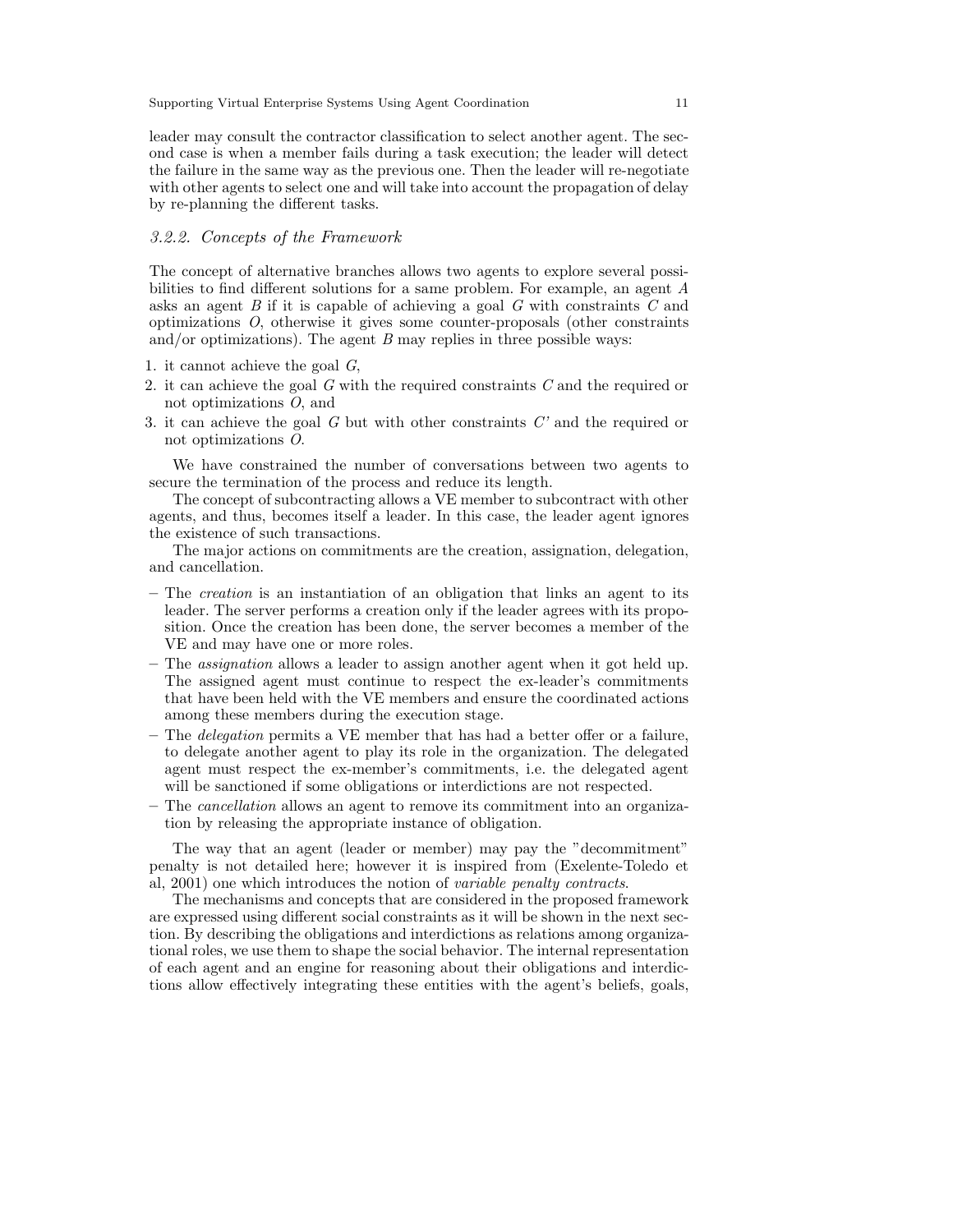and plans, extending the BDI (Beliefs, Desires, and Intentions) model (Parsons et al, 1998) in a new direction. Indeed, these concepts and mechanisms allow SoC-CoF to provide the flexibility and adaptability required to face rapid changes in business environments, as well as to react to unpredicted situations. On the other hand, they lead to an improvement of the VE behavior and performance.

## **4. Applications in Manufacturing**

The modern manufacturing that is naturally distributed deals with information management in open environments. It involves a large number of autonomous commercial entities with a variety of heterogeneous information systems. Furthermore, it makes use of human decision making and faces the realities of failure and exception in physical processes and commitments. Thus, the requirements for the control of coordinated processes in manufacturing applications correspond well to our motivations.

Actually, the management and manipulation of business data is a difficult task for many developers because data can take many forms. It can be a part of a corporate document, a message from another system, an interface to a transaction system, a database record, or a document on a web site. The crucial missing element has been the ability to enable interchange between heterogeneous systems by adopting a universal interchange format that serves as the single output format for all exporting systems and the single input format for all importing systems. The XML (eXtensible Markup Language) technology can resolve the crucial problem of heterogeneity in VE since it helps developers to build and deploy sophisticated Web applications faster and allows the VE components to understand each other. XML's human readability is another significant advantage for VE.

We sketch a simple case study, where SoCCoF is exploited to support a "Mono-spindle horizontal lathes production" VE. A supply chain is a globally extended network of suppliers, factories, warehouses, distribution centers through which raw materials are acquired, transformed into products, delivered to customers, serviced and enhanced. The different local factories are seen as cells where each one, while operates to achieve its best advantages, cooperates with other cells to improve the overall performance of the whole system in terms of quality, costs, and response time. It is obvious that the key to efficient operations of such a VE is a tight coordination among components.

For the entire system to operate efficiently, each participant may apply the global or local workflow according to the leader or member role. Then, agents communicate directly by exchanging social constraints, which also support data integrity.

#### **4.1. Exchanging Social Constraints Using XML**

We give some scenarios from the application described above about exchanged social constraints. Indeed, these scenarios show how to benefit from XML technology in VE.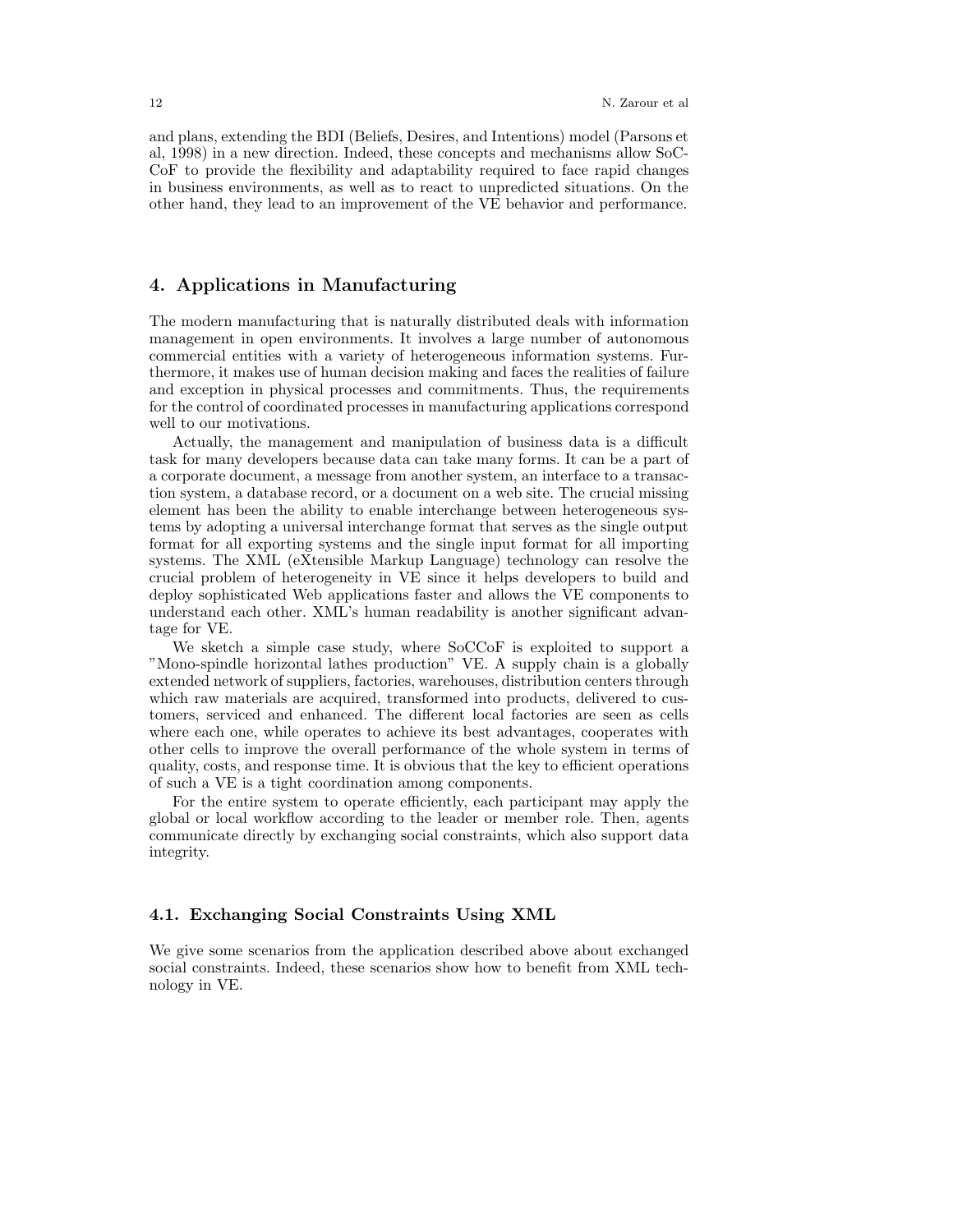## *4.1.1. A VE Specification Example*

Let us consider in Fig. 3 an example which specifies the result of the planning, negotiation, and evaluation operations of the leader activity coordination (global coordinating rules). First, the result of the planning operation is the set of goals obtained by the interpretation, decomposition, and scheduling of the global goal. Then the result of planning operation is used as an input for the negotiation one that consists of founding the best offer for each goal. Finally, the leader evaluates whether the global goal could be reached or not using the evaluation operation. Hence, the result of the third operation is to assign definitive roles to selected agents (see Fig. 3) if the evaluation is positive. Thus, this result expresses the VE global goal, whereby some constraints and optimizations are associated to it, and the set of roles played by a number of agents permitting to achieve the global goal.

In Fig. 3, the global goal of *"mono-spindle horizontal lathes production"* VE is to *"produce 100 mono-spindle horizontal lathes"*. The associated constraints of this goal are *"delay"* and *"dimensions"*. The execution of the goal may be optimized for *"time"* and *"quality"*. To argue about whether constraints are satisfied or not, the theory *T1*, which consists of a set of Horn clauses (Angluin et al, 1990) and will be explained in the next section, can be used. Four agents (*"studies"*, *"specialized components"*, *"treatments"*, and *"assembly"*) playing each one some roles participate in this VE in which the *"studies"* agent is the leader.

#### *4.1.2. An Alternative Branches Scenario*

Let us consider an "alternative branches" scenario which is done during a negotiation operation (of Fig 1.a) and involves the leader and a number of competent agents. The goal to be achieved is to assemble mechanical systems. We simplify this scenario on considering the leader (*L*) and only one competent agent (*A*). Three stages are required to achieve this scenario:

- 1. *L* asks *A* to achieve a goal using a goal definition;
- 2. *A* replies in three ways: it cannot; it can; or it counter-proposes;
- 3. If *A* accepts or counter-proposes and *L* agrees, then *A* and *L* create each one an instance of obligation using an obligation definition.

The goal definition that is specified in 1 is presented in Fig. 4 as an XML document. In this example (Fig. 4), *L* asks *A* for achieving a goal that consists of assembling mechanical systems. The constraints that can be meaningfully satisfied to this goal are that the sub-unit mounting would be complete by bolting-screwing and the respect of the required maximum reply time.

Whatever plan is used for this goal, its execution may be optimized for time. Finally, to reason about whether constraints are satisfied or not, a theory *"theories"* can be used. A theory is a set of *Horn* clauses that can be applied to determine if constraints are satisfied.

For instance, suppose that the message from *L* requires a reply in at most 10 units of time, and *"theories"* has a clause:

 $(satisfied-max-reply-time ?t1 ?t2) \Leftarrow (req-max-reply-time ?t1) and$ *(max-reply-time ?t2) and (*≤ *?t2 ?t1)*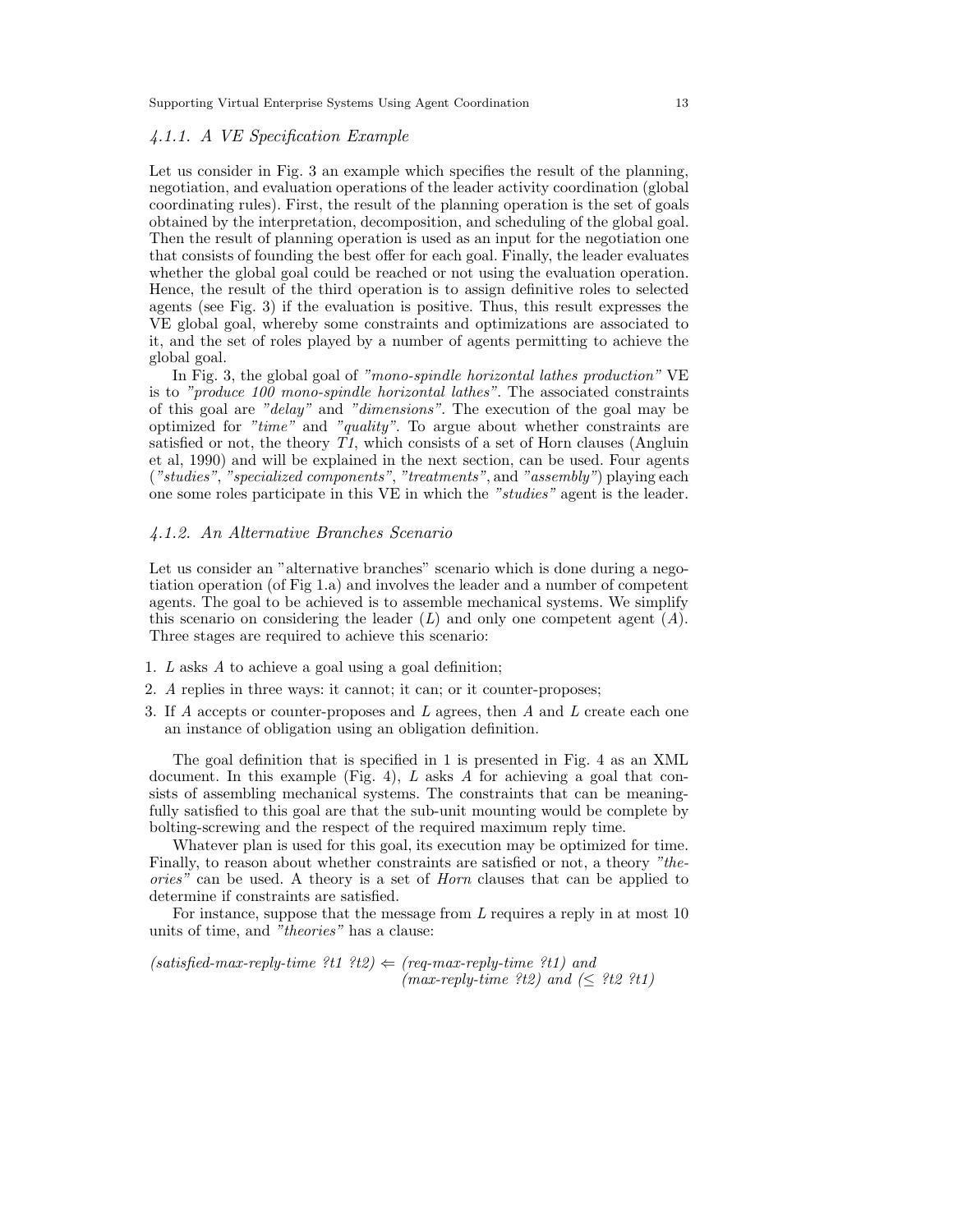```
14 N. Zarour et al.
<?xml version="1.0" encoding="us-ascii"?>
<Virtual-Enterprise name-VE="mono-spindle horizontal lathes production">
<goal name-goal="to produce 100 mono-spindle horizontal lathes ">
     <constr-goal>delay</constr-goal>
     <constr-goal>dimension</constr-goal>
     <optim-goal>time</optim-goal>
     <optim-goal>quality</optim-goal>
     <theories><rule rule1="shop trial">T1</rule></theories>
</goal>
<agent name-agent="studies cell">
     <role>engineering design</role>
     <role>mechanical design</role>
     <role>tooling design</role>
     <role>3D rapid prototyping</role>
</agent>
<agent name-agent="specialized components cell">
     <role>tool making</role>
     <role>injection moulding</role>
     <role>moulding casting</role>
     <role>engraving-marking</role>
</agent>
<agent name-agent="treatments cell">
     <role>mechanical treatment</role>
     <role>heat treatment</role>
     <role>chemical treatment</role>
</agent>
<agent name-agent="assembly of mechanical systems cell">
     <role>complete sub-unit mounting</role>
```

```
<role>complete sub-unit mounting by welding</role>
     <role>complete sub-unit mounting by bolting-screwing</role>
     <role>complete sub-unit mounting by sticking</role>
</agent>
```

```
</Virtual-Enterprise>
```
**Fig. 3.** A VE specification using an XML document

```
<?xml version="1.0" encoding="us-ascii"?>
<goal name-goal="to assembly mechanical systems">
   <constr-goal>complete sub-unit mounting</constr-goal>
   <constr-goal>by bolting-screwing</constr-goal>
   <constr-goal>req-max-reply-time 10</constr-goal>
    <optim-goal>time</optim-goal>
    <theories>
        <rule rule1="satisfied-max-reply-time ?t1 t2
        (req-max-reply-time ?t1) and (max-reply-time ?t2)
        and (<= ?t2 ?t1)" />
   </theories>
</goal>
```
**Fig. 4.** A goal definition specifying a part of the alternative branches scenario using an XML document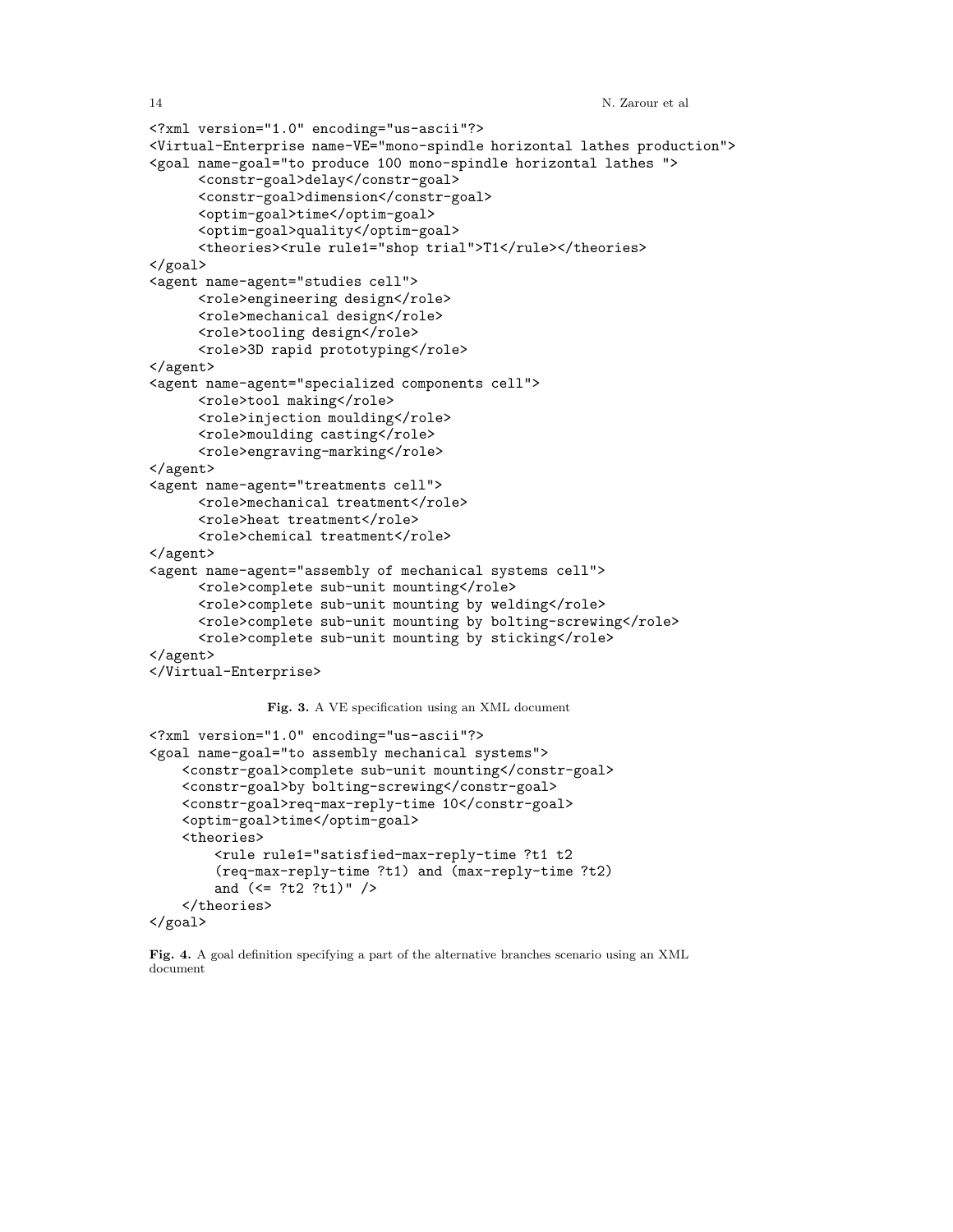## *4.1.3. A Delegation Scenario*

Now, let us consider another scenario that describes the delegation concept during the execution operation (of Fig 1.b). We suppose that the *"treatment Agent"* (*A*) wants to interrupt the mechanical treatment role (due to a failure) and delegate another agent (*D*) to continue the process. Therefore, this delegation scenario goes through four stages:

- 1. A asks D if it accepts to delegate it, this request is expressed using the goal definition;
- 2. if D accepts the delegation principle, then A sends to D a message specifying what to do;
- 3. if D accepts this delegation, it creates an instance of obligation using the obligation definition which ties it to A, and finally;
- 4. A informs its leader about this delegation.

First, let us consider an XML document (Fig. 5), which specifies the delegation content (second stage of the delegation scenario) that *A* (treatment agent) sends to *D*. In the example of Fig. 5, *A* plays the mechanical treatment role while agent *D* plays the delegate mechanical treatment one. *A* describes the delegation detail using an XML document to send it to *D*. The delegation object is that *D* will continue to treat horizontal lathes according to some features. For instance, the model must be two pilot axes and the due date is June, 25th 2003. *D* does not exceed five units of time to reply. Finally, the execution of the delegation may be optimized for accuracy and/or time.

We assume that *D* accepts the delegation content, so it must create an instance of obligation (third stage of the delegation scenario) that forces it to achieve the delegation goal. This obligation definition is represented as an XML document in Fig. 6.

The XML documents presented in Fig. 3, 4, 5, and 6 are well-formed because they respect rules defined by the XML specification and are valid because they are conform to their XML-schemas (which are not represented here).

On the one hand, we have shown how the used concepts in the framework are exploited during the valuation and execution stages of the coordination mechanism and expressed using the social constraint entities. On the other hand, we have shown how to benefit from XML when exchanging messages during coordination processes in VE. However, XML presents some limits that are inherited from the document field, such as the imposed order and the different possible representations with attributes.

#### **4.2. A Prototype Implementation**

To show the feasibility of SoCCoF, we have implemented a prototype using two standards, XML and CORBA. This prototype provides facilities to manage intra and inter-VE conversations and execute business processes. It runs with JacORB 1.2 that is a CORBA 2.4 ORB with a Java language mapping, JDK 1.3, and XML.

In order to provide services or products to other participants, the business processes are executed locally to each agent.

In Fig. 7, we show how the business processes of an agent are executed starting by the invocation of this agent services by another one. An agent perception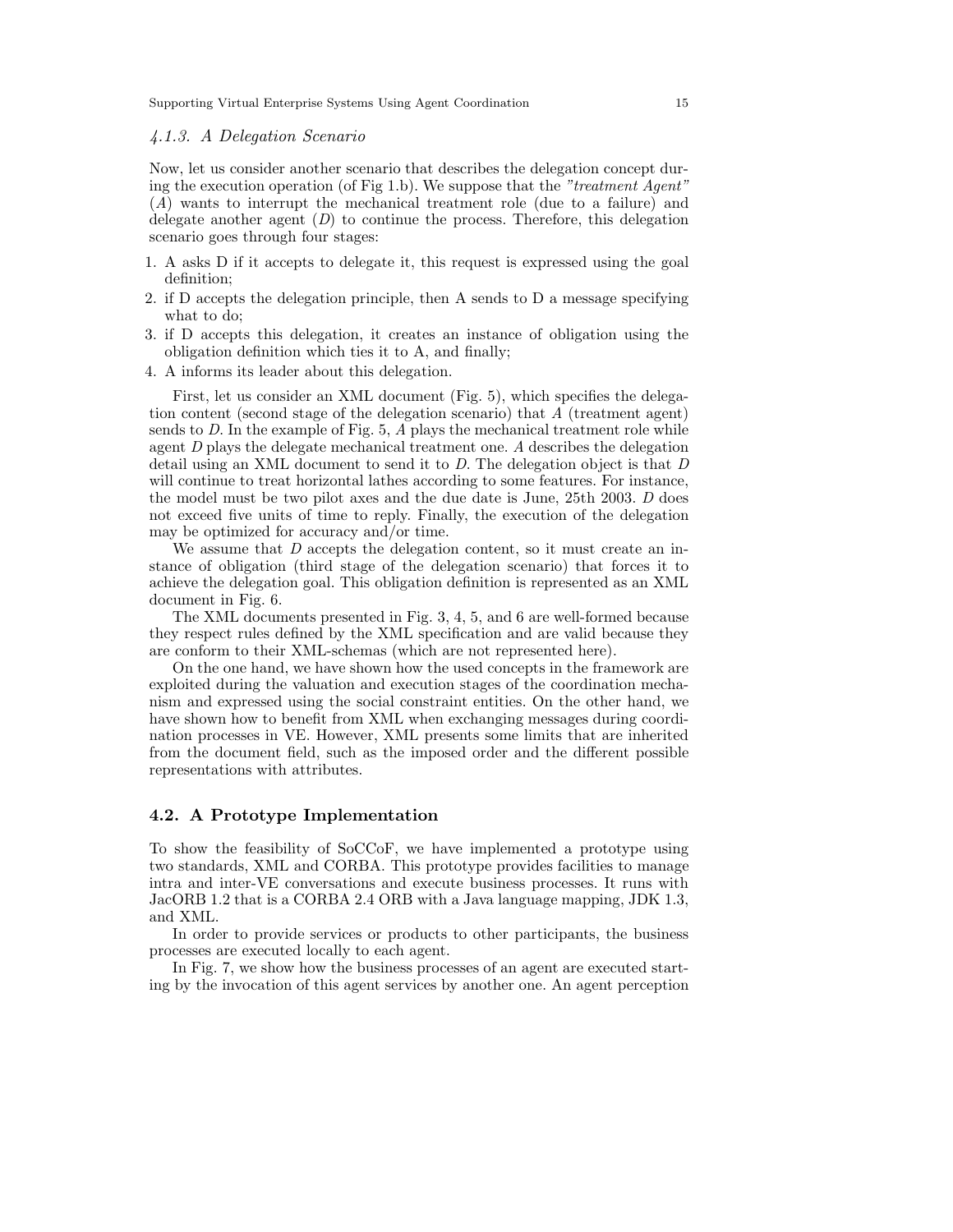```
16 N. Zarour et al.
<?xml version="1.0" encoding="us-ascii"?>
<delegation>
<from>
   <agent> urlTtreatment </agent>
   <role> mechanical treatment </role>
</from>
<to>
   <agent> urlD </agent>
   <role> delegate-mechanical treatment </role>
</to>
<content>
   <inquiries>
       <inquiry> continue-treatment: horizontal lathes </inquiry>
       <inquiry> model: two pilot axis </inquiry>
       <inquiry> power: 30 Kw </inquiry>
       <inquiry> machine-diameter: lower than 400 mm </inquiry>
       <inquiry> amount: 20 </inquiry>
       <inquiry> due-date: June, 25th, 2003 </inquiry>
   </inquiries>
   <satisfy> request-max-reply-time 5 </satisfy>
   <optimize> accuracy </optimize>
   <optimize> time </optimize>
</content>
</delegation>
```
**Fig. 5.** The delegation content in the delegation scenario expressed as an XML document

```
<?xml version="1.0" encoding="us-ascii"?>
<obligation name-obligation = "accept delegation">
   <obliged> urlD </obliged>
   <authority> urlTreatment-agent </authority>
   <condition>
        <received-delegation>
            <from> treatment-agent </from>
            <by> delegate-agent-D </by>
        </received-delegation>
   </condition>
    <goal> delegation to produce 20 horizontal lathes
           (mechanical treatment) </goal>
</obligation>
```
**Fig. 6.** An obligation definition in the delegation scenario expressed as an XML document

interface, which is described using the CORBA IDL (Interface Definition Language), contains the specification of these agent capabilities. The implementation of this interface invokes the underlying component interface, which leads to the execution of the appropriate business process (as shown in Fig. 7).

Consequently, XML provides a freely available and widely transportable methodology for well-controlled data interchange in VE, while CORBA enables to create sophisticated and distributed object systems on heterogeneous platforms.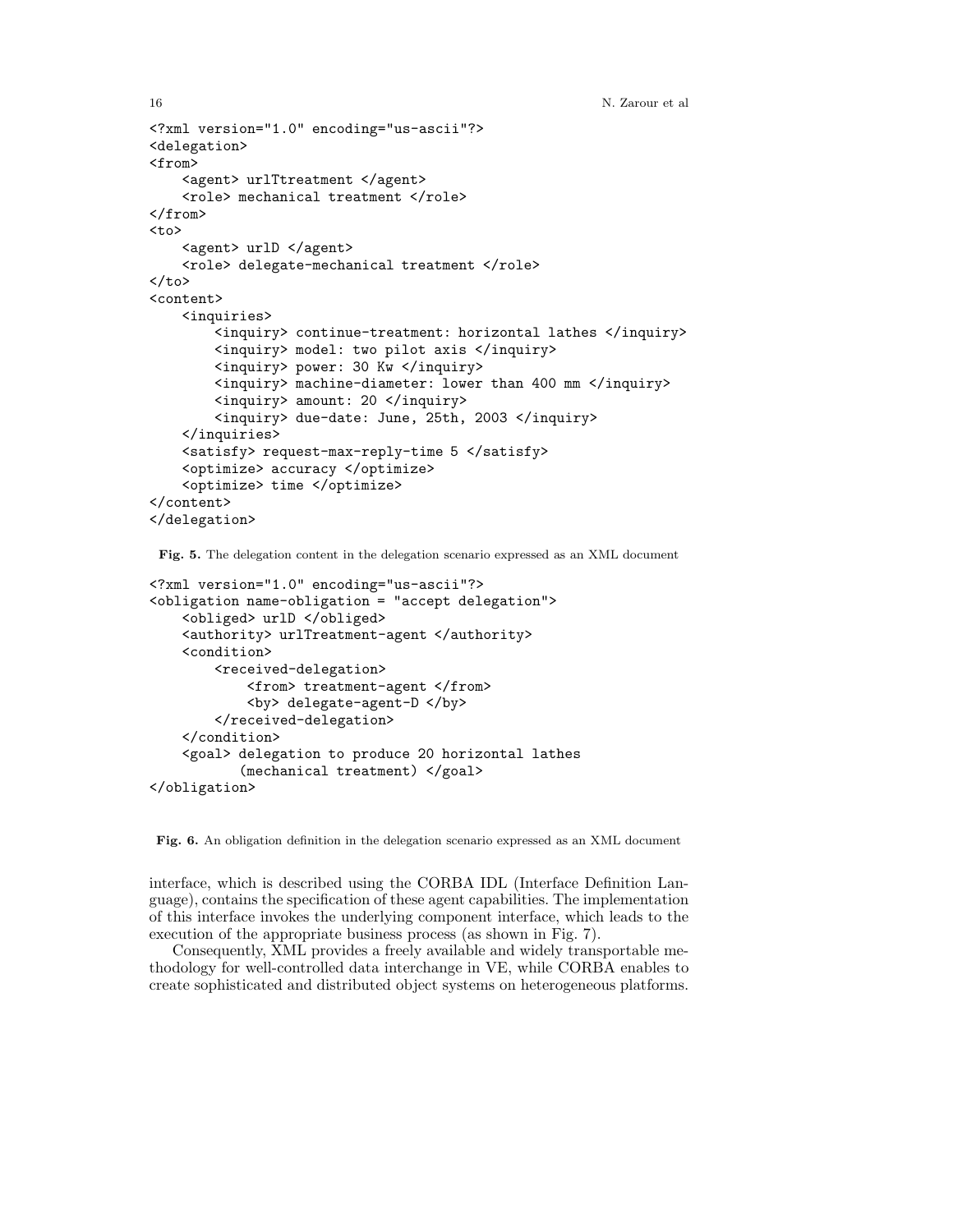

**Fig. 7.** Invocation mechanism during the business processes execution

## **5. Related Work**

The distributed, autonomous, and heterogeneous nature of information services sets severe technical challenges for VE to provide coherent and compact information. Several architectures and frameworks dealing with the coordination in open environments were developed by the research community. We present those that are directly relevant to the proposed agent-based framework.

Multi-agent planning is fundamental to the generation of cooperative activities. (El Fallah-Seghrouchni and Haddad, 1996) have proposed a recursive model for the representation and the handling of plans by means of Recursive Petri Nets. This recursive model and that (MCT) used in our framework are both based on the Petri Nets. Furthermore, they present some common properties like support of concurrent activities, reaction to the environment using plan execution dynamicity, abstract actions and dynamic refinement, and interaction resolution using plan coordination. However, the authors assume that no global plan is necessary since their approach is based on the paradigm of agent-driven planning. We think that this assumption is not convenient for VE applications where the planning of a global behavior is necessary.

(Marc et al, 2003) have proposed an approach where the principle seems to be similar to ours. The global behavior of the system is modeled at a given level of abstraction. The paper shows how it is possible to model agents' plans by means of hybrid automata. The MAS associates with each task to be achieved, a graph of dependencies that represents a decomposition of the task into sub-tasks. The main advantage of the formalism is the control and the validation of both individual and multi-agent plans.

In (Licci et al, 2001), VE and workflow managements are modeled as coordination issues. The TuCSoN model and technology have been introduced for the coordination of Internet agents. An objective coordination -that is coordination outside the agents- has been used. It seems to provide a more effective support for the three properties: dynamicity, flexibility, and heterogeneity. In our context, contrarily to the objective coordination, a subjective coordination -encapsulating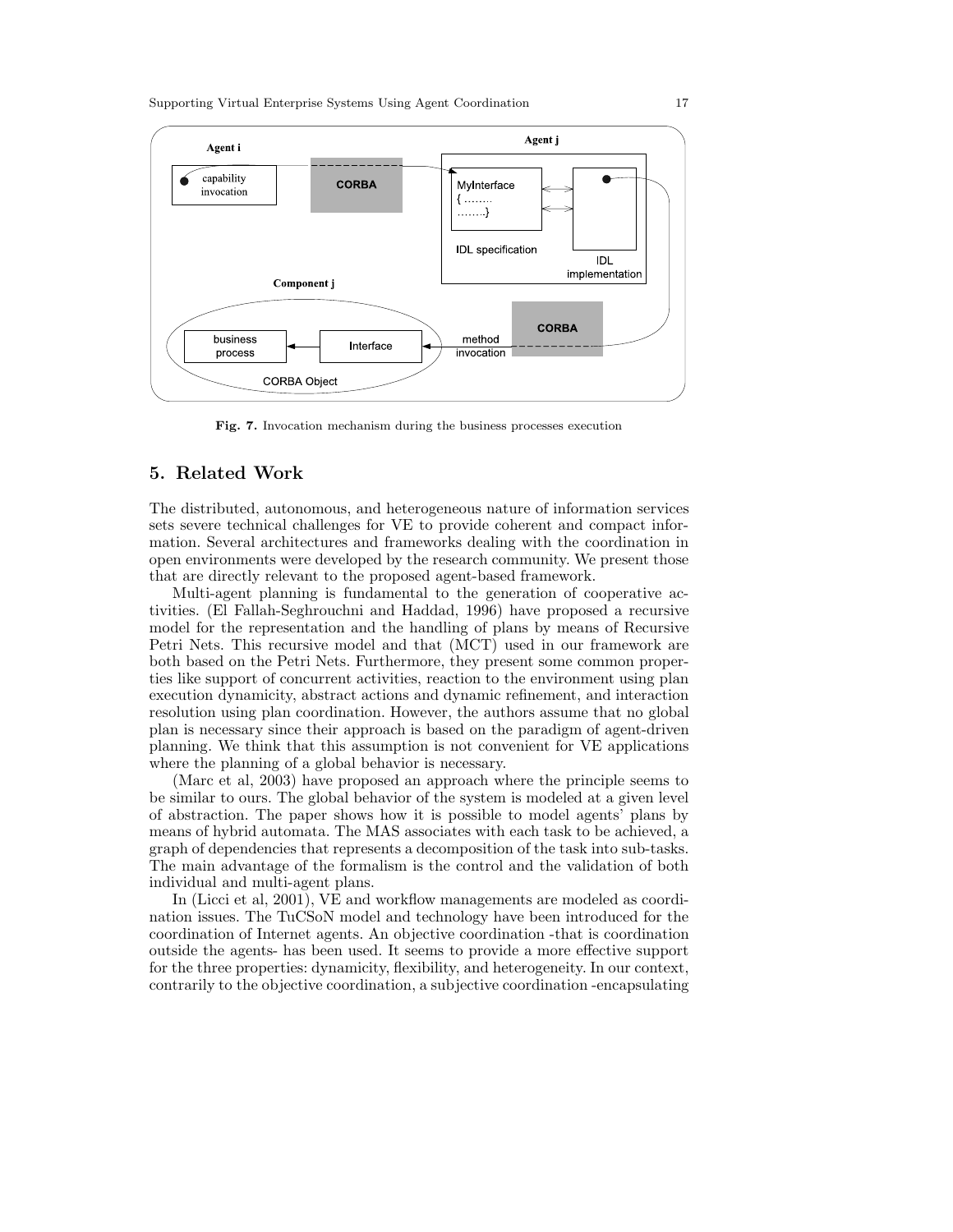social laws directly within agent- is adopted, which also provides a more effective support for the three previous properties. The fact of using a subjective coordination leads us to apply effectively the collaborating distributed agents in VE management, while the high-level control activity is distributed among all agents.

The developed approach in (Jain et al, 1999) addresses the process coherence in a VE. A MAS can be viewed as a sphere of commitments. However, no specific details are given with respect to the heterogeneity issue. Moreover, this approach uses the nested spheres of commitments (SoCom) that are difficult to implement.

In (Gal and Mylopoulos, 2000), the authors have constructed a layered approach towards distributed heterogeneous information services, where the coordination mechanism is based on the agent coordinator. The semantic interoperability capabilities are supported at "the application layer", by using semantic-rich models (e.g. Telos and Mirror). However, the mapping from the different models to Telos requires much effort and is not usually possible. Furthermore, Telos and Mirror are neither portable, nor readable by a human.

(Ben-Ameur et al, 2002) have developed an agent-based approach for multimarket package e-procurement. Two fundamental levels are considered: the coordination level and the service one. The used coordination is implicit and semi-centralized. However, the centralized site, which may be a single point of failure, may result in performance problems and scalability issues.

Russel and Norvig have presented an approach (Russel and Norvig, 2002) that consists to build rational agents. They have proposed methods for problem solving, ways to represent knowledge and how to reason logically with it, and mechanisms using these reasoning methods to decide what to do, particularly by constructing plans. The authors have used theories, which are different from ours, to give semantics for the mechanisms described above. For instance, the first-order logic has been used to reason and plan logically, the utility theory to make simple decisions, and the dynamic decision networks to make complex decisions.

Another interesting approach to support the coordination issue in MAS is the coalition formation one. Coalitions are organizations which provide dynamicity and flexibility to grasp situations of cooperation and competitiveness in open environments (Vauvert and El Fallah-Seghrouchni, 2000). Coalitions allow agents to satisfy needs requiring synergy for competences of several agents as, for example, the resolution of complex tasks for which agents acting alone would be unable or much less effective. In SoCCoF, the resolution of complex tasks is done through hierarchical organization of agents (section 3.2.1) since a member of an organization may again collaborate with other agents and will play the leader role.

## **6. Conclusion and Future Work**

VE and WfMS require deployable and flexible infrastructures, enabling the integration of heterogeneous resources and services, and coordinating the development of business processes in terms of workflows. As manufacturing becomes increasingly reliant on the dynamic formation and management of extended and overlapping VE, flexible approaches will play an efficient role. In this paper, we have considered a suitable agent-based coordination infrastructure called SoC-CoF, which provides abstractions to address heterogeneity of systems supporting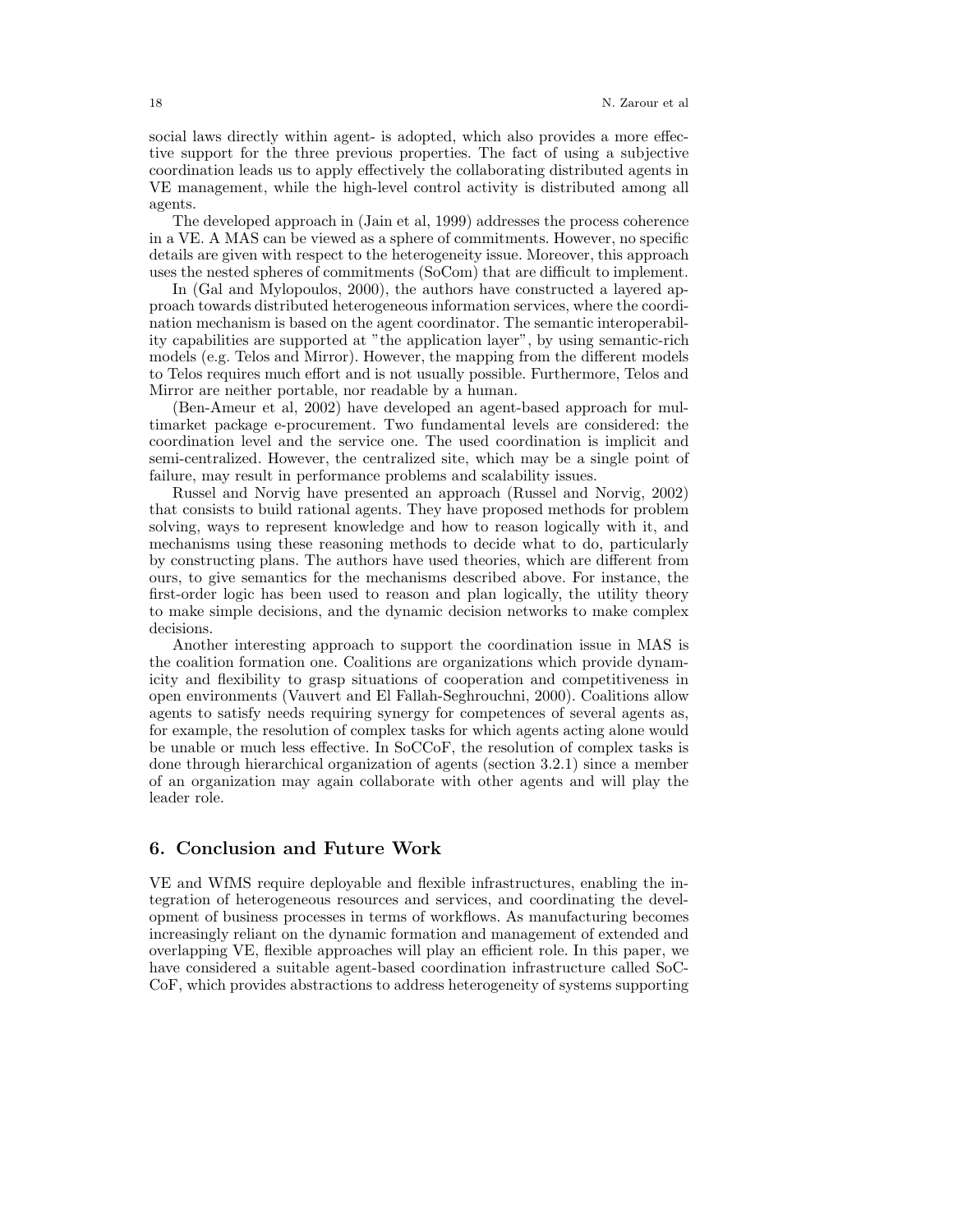different VE participants and to represent workflow rules as agent coordination laws (social constraints). This infrastructure may well fit the needs of a VE management in a highly dynamic and unpredictable environment. Preserving the autonomy of participating components is crucial, but unrestrained autonomy would be risky because it may easily lead to undesirable consequences. Therefore, the social constraints that also express data and flow integrity, are necessary components to coordinate the VE business processes. We have presented a formal coordination framework that goes from the fundamental social constraints (like obligations and interdictions) and concepts (like alternative branches and delegation) to the actual structured conversations by which agents directly interact. Indeed, this framework seeks a coherent state in the ongoing interactions of the participating components. In addition to the proposed coordination infrastructure, the paper reports on a prototype implementation of the suggested framework. This prototype supports an efficient exchange of requests for services and processing of rules, due to the richness of mechanisms and concepts considered in the framework. Furthermore, the used communication language, XML, enabled us to prototype quickly the system and build running versions demonstrating the required behavior. We have found the approach explainable to and usable by industrial engineers interested in modeling manufacturing processes.

As for future work, some concepts used in this framework like failure action need clear semantics. One thing we are looking for is using the appropriate formalism like deontic logic. For example, the failure action really denotes a complete non-action in the sense that no action from the set of atomic actions is selected to be performed. On the other hand, our framework is designed only to be supported by the CORBA middleware. In order to permit software components and applications to communicate despite the heterogeneity of their operating systems, technologies, and programming languages and to use HTTP which is supported by all Internet browsers and servers, we hope to integrate SOAP (Introduction to SOAP, 2003) which is an XML based protocol.

**Acknowledgements.** We thank anonymous reviewers for their very useful comments and suggestions. This work is supported in part by the CMEP grant 99 MDU 454. It has been evaluated in MTP (Machines/Tools Production) group. We would like to acknowledge the support provided by all the members of the MTP group, which allowed us to undertake this project.

## **References**

- Angluin D, Frazier M, Pitt L (1990) Learning conjunctions of Horn clauses. In Proceedings of the 31st Annual Symposium on Foundations of Computer Science, IEEE Computer Society Press, St Louis, pp 186–192.
- Barbuceanu M (1997) Coordinating agents by role based social constraints and conversation plans. In Proceedings of American Association for Artificial Intelligence (AAAI'97), pp 16– 21.
- Ben-Ameur H, Chaib-Draa B, Gein-Lajoie R, Kropf PG, Vaucher S (2002) Towards an agentbased approach for multimarket package e-procurement, In Scientific Series, CIRANO, http://www.cirano.qc.ca/pdf/publication/2002s-73.pdf

Bellman RE (1957) Dynamic programming, Princeton University Press, Princeton.

- Brumec J, Dusac V, Vrcek N (2000) Strategic planning of information systems- From theory to practice, In Baake UF, Zobel RN, Al Akaidi M (eds). Proceedings of the 7th European Concurrent Engineering Conference (ECEC'2000), Leicester, UK, April 17-19, pp 13-16.
- El Fallah-Seghrouchni A, Haddad S (1996) A recursive model for distributed planning. In Proceedings of the 2nd International Conference on Multi-Agent Systems (ICMAS'96), AAAI Press. Kyoto, Japan.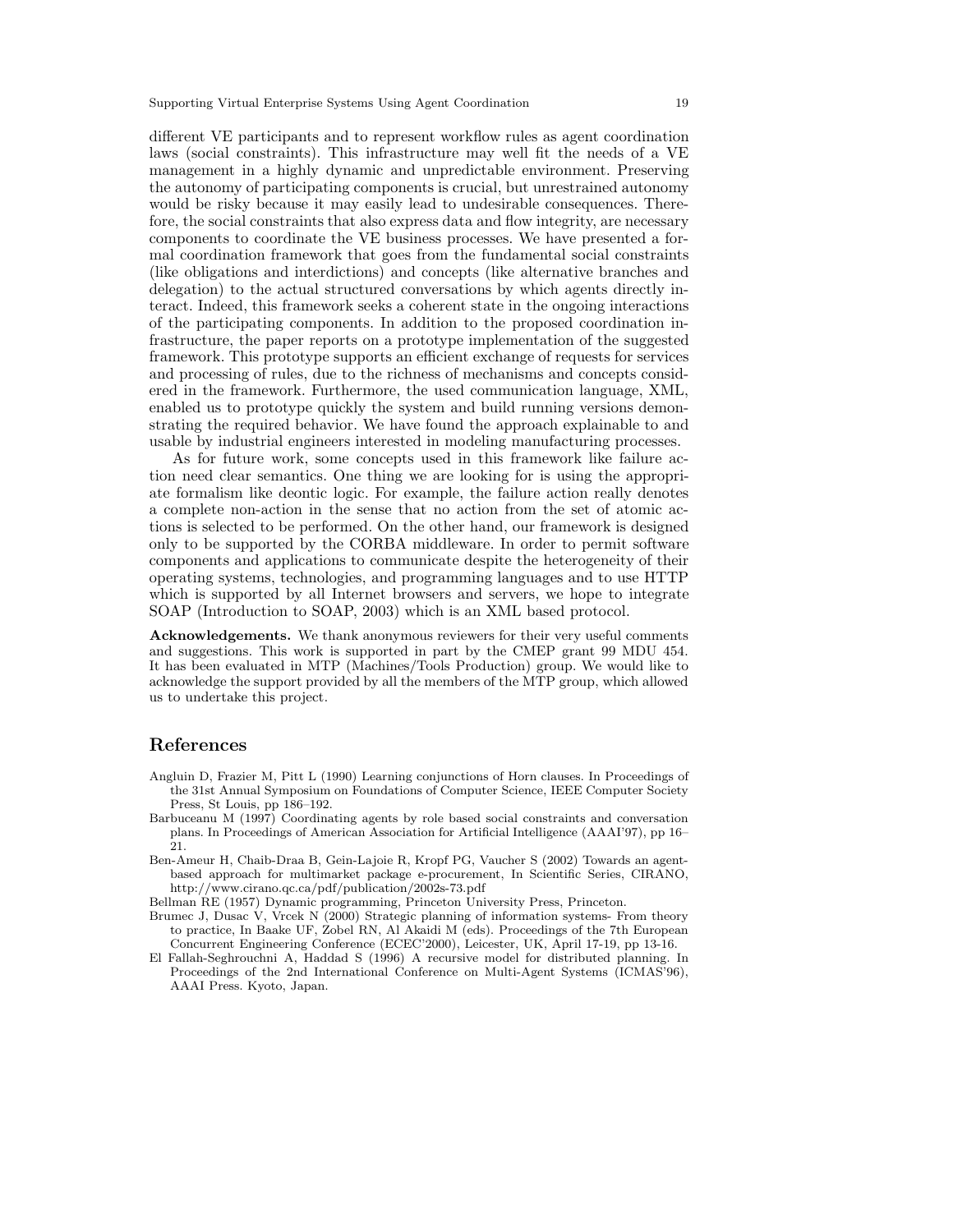- Exelente-Toledo CB, Bourne RA, Jennings NR (2001) Reasoning about commitments and penalties for coordination between autonomous agents, In Proceedings of Autonomous Agents (AGENTS01), Quebec, Canada, pp 131-138.
- Fischer K, Muller J, Heimig I, Scheer AW (1996) Intelligent agents in virtual enterprises. In Proceedings of the Practical Application of Intelligent Agents and Multi-Agent Technology (PAAM'96), April.
- Fitousi D, Tennenholtz M (1998) Minimal social laws. In Proceedings of the 15th National Conference On AI (AAAI-98), 10th Conference On Innovative Applications of AI (IAAI-98), AAAI Press/THEMIT Press, pp 26-31.
- Gal A, Mylopoulos J (2000) Supporting distributed autonomous information services using coordination. International Journal of Cooperative Information Systems, World Scientific Publishing Company, 9(3):255–282.
- Huhns MN, Singh MP (1998) Readings in agents. Morgan Kaufmann, San Francisco.
- Introduction to SOAP (2003) http://www.w3schools.com/soap/soap intro.asp.
- Jain AK, Aparicio IV M, Singh MP (1999) Agents for process coherence in virtual enterprises. Communications of the ACM, 42(3):62–69.
- Lesser VR (1999) Cooperative multiagent systems: a personal view of the state of the art. IEEE transactions on Knowledge and Data Engineering, 11(1):133–142.
- Licci A, Denti E, Omicini A (2001) Agent coordination infrastructures for virtual enterprises and workflow management. In Proceedings of the 5th International Workshop of Cooperative Information Agent V (CIA 2001), LNAI 2182, M. Klugch and F. Zombonelli (Eds), Italy, pp 235–246.
- Malone T, Crowstone K (1994) The interdisciplinary study of coordination. ACM Computing Surveys, 26(1):87–119.
- Marc F, El Fallah-Seghrouchni A, Degirmenciyan I (2003) Distributed coordination based on temporal planning for tactical aircraft simulation. http://perso.clubinternet.fr/marc.frederic/aamas03.pdf.
- Mayer JJ (1988) A different approach to Deontic Logic viewed as a variant of Dynamic Logic. Notre Dame, Journal of Formal Logic, 29(1):109–136.
- Minsky N (1991) The imposition of protocols over open distributed systems. IEEE Transactions on Software Engineering, 17(2):183–195.
- Parsons S, Sierra C, Jennings NR(1998) Agents that reason and negotiate by arguing. Journal of Logic and Computation, 8(3):261–292.
- Rocha AP, Oliveira E (1999) An electronic market architecture for the formation of virtual enterprises. In Proceedings of the IFIP/PRODNET Conference on Infrastructures for Industrial Virtual Enterprises, (PRO-VE 99), October.
- Russel S, Norvig P (2002) Artificial intelligence: a modern approach. 2nd edition, Prentice Hall.
- Santanu P, Edwin P, Jarir C (1997) Essential requirements for a workflow standard. In Proceedings of the OOPSLA 1997 Business Object Workshop III, ACM, October.
- Shoham Y, Tennenholtz M (1992) On the synthesis of useful social laws for artificial agent societies. In Proceedings of the 10th National Conference on AI (AAAI-92), San Jose, California, pp 276–281.
- Tardieu H, Rochfeld A, Coletti R (1985) La mthode MERISE: dmarche et pratique. In Organisation (ed.).
- Vauvert G, El Fallah-seghrouchni A (2000) Coalition formation for egoistic agents. In Proceedings of the International ICSC Symposium on Multi-Agents and Mobile Agents in Virtual Organizations and E-commerce (MAMA2000), Wollongong, Australia.
- Zarour N, Seinturier L, Boufaida M, Estraillier P (2000a) An agent-based architecture for the information technology management. In Proceedings of the 2000 IEEE International Conf. on Management of Innovation and Technology (ICMIT 2000), Management in the 21 st century, Singapore, 12-15 November, pp 738–742.
- Zarour N, Boufaida M, Seinturier L, Estraillier P (2000b) Inter-agent cooperation supported by XML and CORBA in heterogeneous information systems. In Proceedings of the International Workshop on Databases in Networked Information Systems (DNIS 2000), LNCS 1966, S. Bhalla (Ed.), Japan, December, pp 216–227.
- Zarour N, Boufaida M, Seinturier L (2003) Using information technologies for managing cooperative information agent-based systems. In Proceedings of the 5th International Conference on Enterprise Information Systems, (ICEIS 2003), O. Camp, J. Filipe, S. Hammoudi, and M. Piattini (Eds), Angers, France, 23-26 April, pp 430–437.